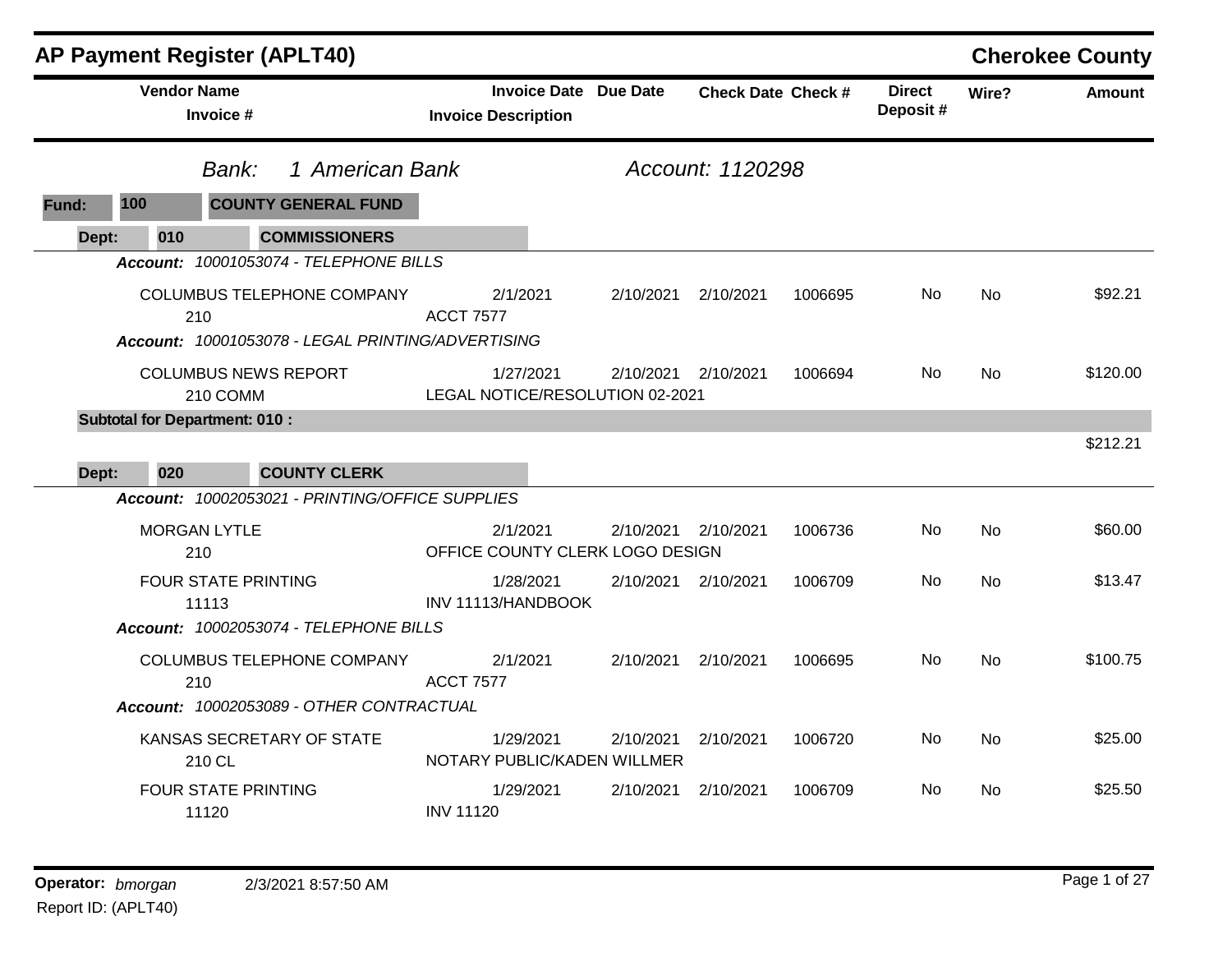|       |                                      | <b>AP Payment Register (APLT40)</b>                                                |                    |                                                     |           |                           |         |                           |           | <b>Cherokee County</b> |
|-------|--------------------------------------|------------------------------------------------------------------------------------|--------------------|-----------------------------------------------------|-----------|---------------------------|---------|---------------------------|-----------|------------------------|
|       | <b>Vendor Name</b><br>Invoice #      |                                                                                    |                    | Invoice Date Due Date<br><b>Invoice Description</b> |           | <b>Check Date Check #</b> |         | <b>Direct</b><br>Deposit# | Wire?     | <b>Amount</b>          |
|       | SECRETARY OF STATE<br>210            |                                                                                    |                    | 1/26/2021<br>NOTARY REAPPOINTMENT/JACQUE DELMONT    | 2/10/2021 | 2/10/2021                 | 1006747 | No                        | No        | \$25.00                |
|       | <b>Subtotal for Department: 020:</b> |                                                                                    |                    |                                                     |           |                           |         |                           |           |                        |
|       |                                      |                                                                                    |                    |                                                     |           |                           |         |                           |           | \$249.72               |
| Dept: | 030                                  | <b>TREASURER</b>                                                                   |                    |                                                     |           |                           |         |                           |           |                        |
|       |                                      | Account: 10003053074 - TELEPHONE BILLS                                             |                    |                                                     |           |                           |         |                           |           |                        |
|       | 210                                  | COLUMBUS TELEPHONE COMPANY                                                         | <b>ACCT 7577</b>   | 2/1/2021                                            | 2/10/2021 | 2/10/2021                 | 1006695 | No.                       | No        | \$175.18               |
|       | <b>Subtotal for Department: 030:</b> |                                                                                    |                    |                                                     |           |                           |         |                           |           | \$175.18               |
| Dept: | 040                                  | <b>ATTORNEY</b>                                                                    |                    |                                                     |           |                           |         |                           |           |                        |
|       |                                      | Account: 10004053021 - PRINTING/OFFICE SUPPLIES                                    |                    |                                                     |           |                           |         |                           |           |                        |
|       | 2429104                              | <b>XEROX FINANCIAL SERVICES</b><br>Account: 10004053024 - OPER/REPAIR MACH & EQUIP | <b>INV 2429104</b> | 2/1/2021                                            | 2/10/2021 | 2/10/2021                 | 1006760 | No.                       | No        | \$13.32                |
|       | <b>KISSTECH</b><br>2459              |                                                                                    | <b>INV 2459</b>    | 2/1/2021                                            | 2/10/2021 | 2/10/2021                 | 1006725 | No                        | <b>No</b> | \$325.00               |
|       |                                      | Account: 10004053074 - TELEPHONE BILLS                                             |                    |                                                     |           |                           |         |                           |           |                        |
|       | 210                                  | COLUMBUS TELEPHONE COMPANY                                                         | <b>ACCT 7577</b>   | 2/1/2021                                            | 2/10/2021 | 2/10/2021                 | 1006695 | No                        | <b>No</b> | \$303.34               |
|       |                                      | Account: 10004053075 - DUES/SUBSCRIPTIONS                                          |                    |                                                     |           |                           |         |                           |           |                        |
|       | <b>KCDAA</b><br>210                  | Account: 10004053089 - OTHER CONTRACTUAL                                           |                    | 1/25/2021<br>2021 ANNUAL MEMBERSHIP DUES            | 2/10/2021 | 2/10/2021                 | 1006724 | No.                       | <b>No</b> | \$350.00               |
|       |                                      |                                                                                    |                    |                                                     |           |                           |         |                           |           |                        |
|       |                                      | SCREENCONNECT SOFTWARE LLC<br>62800158310                                          |                    | 2/1/2021<br>TRANS 62800158310                       | 2/10/2021 | 2/10/2021                 | 1006746 | No.                       | <b>No</b> | \$38.00                |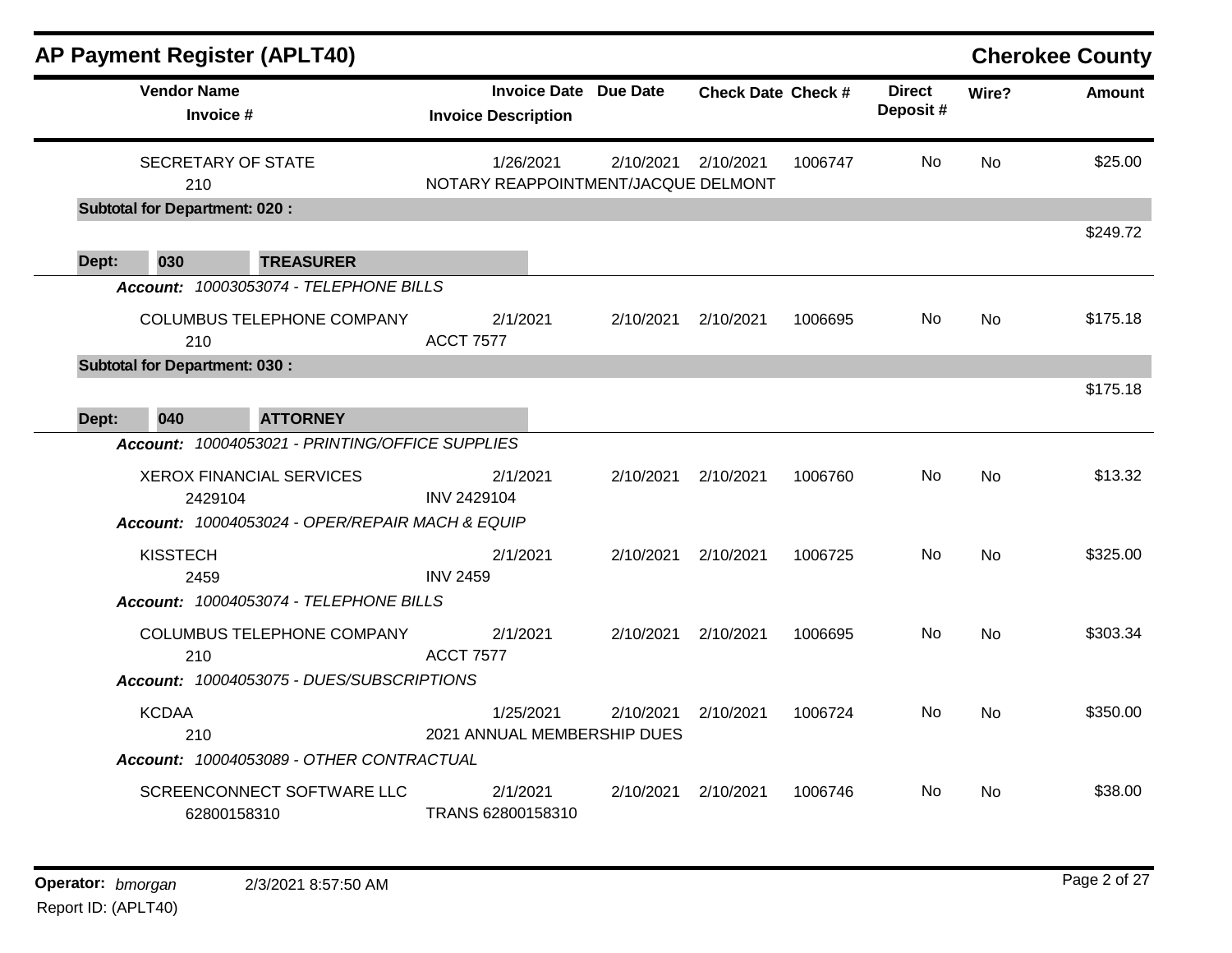| <b>AP Payment Register (APLT40)</b>                                                                                        |                                                            |           |                           |         |                           |           | <b>Cherokee County</b> |
|----------------------------------------------------------------------------------------------------------------------------|------------------------------------------------------------|-----------|---------------------------|---------|---------------------------|-----------|------------------------|
| <b>Vendor Name</b><br>Invoice #                                                                                            | <b>Invoice Date Due Date</b><br><b>Invoice Description</b> |           | <b>Check Date Check #</b> |         | <b>Direct</b><br>Deposit# | Wire?     | <b>Amount</b>          |
| <b>VERIZON WIRELESS</b><br>9871382912<br><b>Subtotal for Department: 040:</b>                                              | 2/1/2021<br>INV 9871382912                                 | 2/10/2021 | 2/10/2021                 | 1006756 | <b>No</b>                 | <b>No</b> | \$80.08                |
| 050<br><b>REGISTER OF DEEDS</b><br>Dept:                                                                                   |                                                            |           |                           |         |                           |           | \$1,109.74             |
| Account: 10005053021 - PRINTING/OFFICE SUPPLIES                                                                            |                                                            |           |                           |         |                           |           |                        |
| <b>NEXTONER</b><br>33369<br>Account: 10005053074 - UTILITIES/TELEPHONE BILLS                                               | 1/29/2021<br><b>INV 33369</b>                              | 2/10/2021 | 2/10/2021                 | 1006739 | <b>No</b>                 | <b>No</b> | \$103.98               |
| COLUMBUS TELEPHONE COMPANY<br>210                                                                                          | 2/1/2021<br><b>ACCT 7577</b>                               | 2/10/2021 | 2/10/2021                 | 1006695 | No.                       | <b>No</b> | \$94.70                |
| <b>Subtotal for Department: 050:</b>                                                                                       |                                                            |           |                           |         |                           |           |                        |
| 060<br>Dept:<br><b>SHERIFF &amp; JAIL</b>                                                                                  |                                                            |           |                           |         |                           |           | \$198.68               |
| <b>Account: 10006053002 - SALARIES</b><br><b>DENNIS OPLOTNIK</b><br>210<br>Account: 10006053021 - PRINTING/OFFICE SUPPLIES | 2/1/2021<br><b>CONTRACT LABOR</b>                          | 2/10/2021 | 2/10/2021                 | 1006701 | <b>No</b>                 | <b>No</b> | \$142.50               |
| <b>CINTAS CORP</b><br>8404980405                                                                                           | 2/1/2021<br>INV 8404980405                                 | 2/10/2021 | 2/10/2021                 | 1006686 | <b>No</b>                 | <b>No</b> | \$654.02               |
| <b>QUILL CORPORATION</b><br>13734475                                                                                       | 1/25/2021<br>INV 13734475                                  | 2/10/2021 | 2/10/2021                 | 1006743 | No                        | <b>No</b> | \$17.99                |
| <b>QUILL CORPORATION</b><br>13960295                                                                                       | 1/29/2021<br>INV 13960295                                  | 2/10/2021 | 2/10/2021                 | 1006743 | No                        | <b>No</b> | \$136.94               |
| <b>TURNKEY CORRECTIONS</b><br>00019539                                                                                     | 1/25/2021<br>INV 00019539                                  | 2/10/2021 | 2/10/2021                 | 1006755 | No.                       | <b>No</b> | \$48.95                |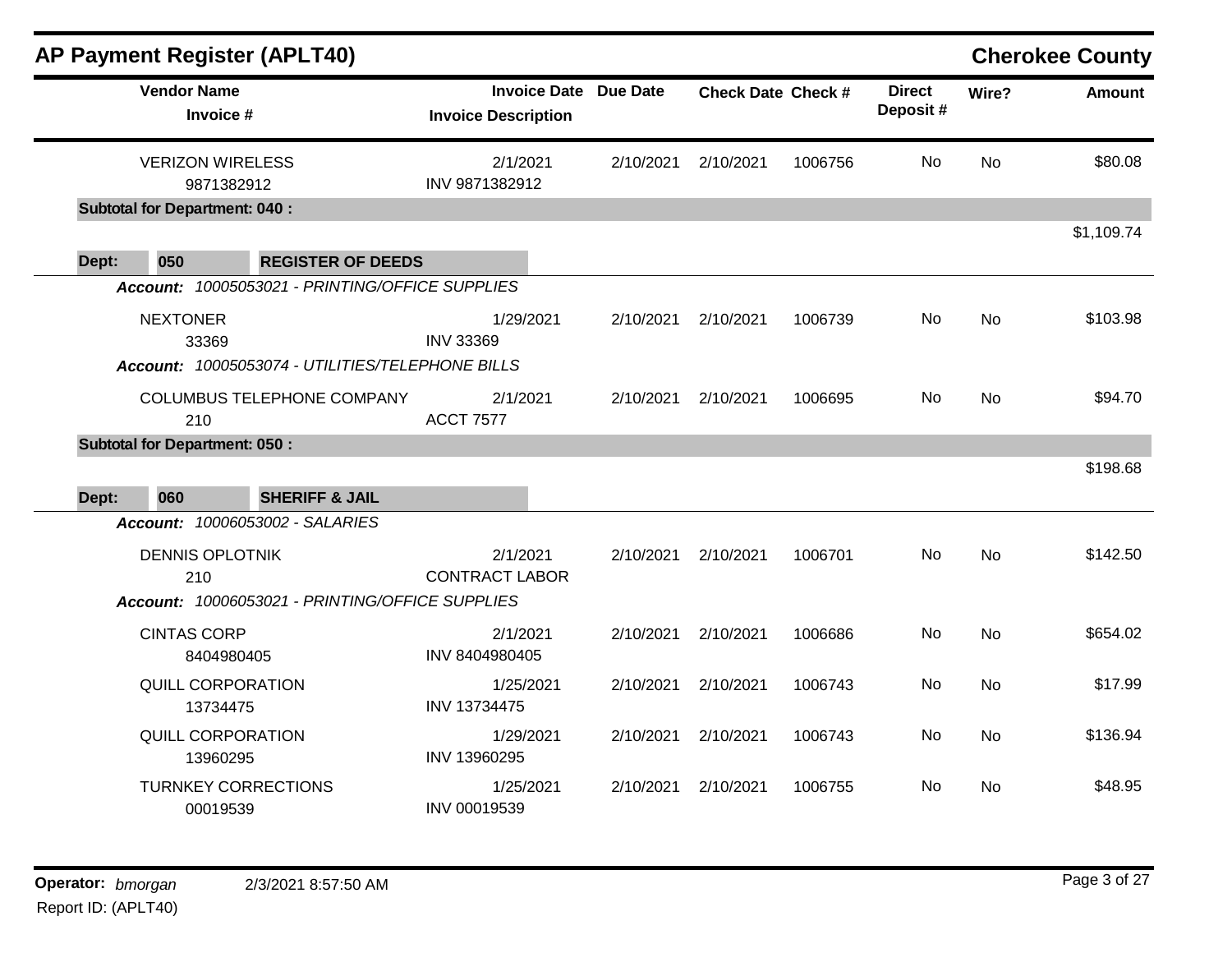### **AP Payment Register (APLT40) Cherokee County Vendor Name Invoice Date Due Date Check Date Invoice # Check Date Check # Invoice Description Direct Wire? Amount Deposit #** ETTINGER'S OFFICE SUPPLY 5357380 1/29/2021 2/10/2021 2/10/2021 1006705 No \$275.96 INV 5357380 No CINTAS CORP 8404967936 1/25/2021 2/10/2021 2/10/2021 1006686 No \$441.83 INV 8404967936 No *Account: 10006053022 - EMPLOYEE UNIFORMS/ACCESSORIES* SOUTHERN UNIFORM & EQUIPMENT 113125 1/25/2021 2/10/2021 2/10/2021 1006749 No \$193.96 INV 113125 No CMI INC 8038579 1/25/2021 2/10/2021 2/10/2021 1006692 No \$49.06 INV 8038579 No *Account: 10006053025 - PARTS/VEHICLE REPAIRS* NATALINIS AUTOMOTIVE 760403 1/29/2021 2/10/2021 2/10/2021 1006738 No (\$136.99) INV 760403 CREDIT No FULL SERVICE AUTOMOTIVE 680281 1/25/2021 2/10/2021 2/10/2021 1006710 No \$320.68 INV 680281 No FULL SERVICE AUTOMOTIVE 680292 2/1/2021 2/10/2021 2/10/2021 1006710 No \$500.00 INV 680292 No NATALINIS AUTOMOTIVE 760611 1/29/2021 2/10/2021 2/10/2021 1006737 No \$41.27 INV 760611 No FULL SERVICE AUTOMOTIVE 210 2/1/2021 12/31/2020 2/10/2021 1006710 No \$1,230.20 2016 DODGE CHARGER No FULL SERVICE AUTOMOTIVE 680280 1/25/2021 2/10/2021 2/10/2021 1006710 No \$266.79 INV 680280 No NATALINIS AUTOMOTIVE 759855 1/25/2021 2/10/2021 2/10/2021 1006738 No \$19.74 INV 759855 No NATALINIS AUTOMOTIVE 760396 1/26/2021 2/10/2021 2/10/2021 1006738 No \$172.55 INV 760396 No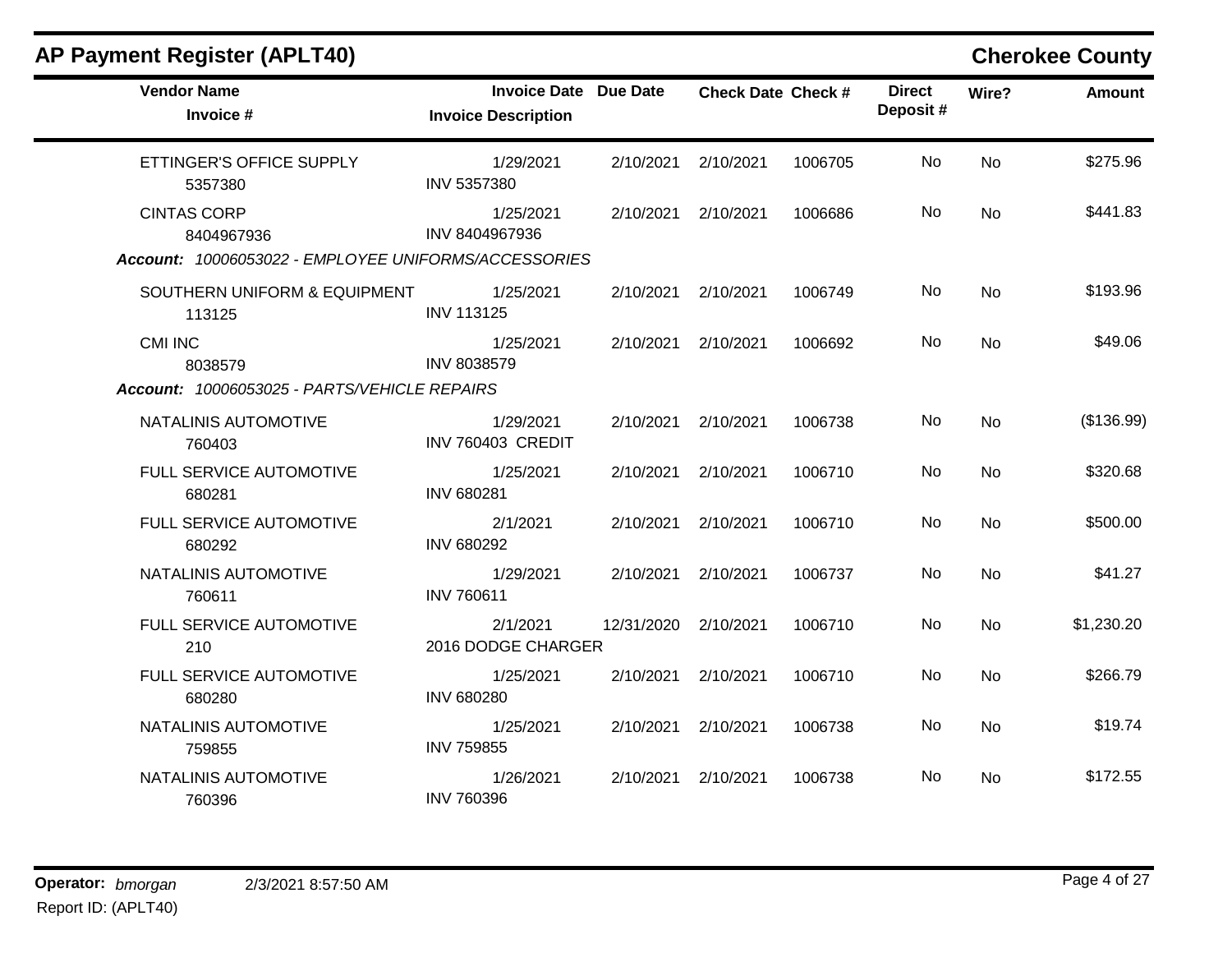| <b>Vendor Name</b><br>Invoice #            | Invoice Date Due Date<br><b>Invoice Description</b> |                      | <b>Check Date Check #</b> |         | <b>Direct</b><br>Deposit# | Wire?     | Amount      |
|--------------------------------------------|-----------------------------------------------------|----------------------|---------------------------|---------|---------------------------|-----------|-------------|
| NATALINIS AUTOMOTIVE<br>759873             | 1/25/2021<br><b>INV 759873</b>                      | 2/10/2021            | 2/10/2021                 | 1006738 | No.                       | <b>No</b> | \$11.02     |
| NATALINIS AUTOMOTIVE<br>760220             | 1/25/2021<br><b>INV 760220, CREDIT</b>              |                      | 2/10/2021 2/10/2021       | 1006738 | No.                       | <b>No</b> | (\$10.98)   |
| NATALINIS AUTOMOTIVE<br>760064             | 1/25/2021<br><b>INV 760064</b>                      |                      | 2/10/2021 2/10/2021       | 1006738 | No.                       | <b>No</b> | \$5.49      |
| NATALINIS AUTOMOTIVE<br>760474             | 1/29/2021<br><b>INV 760474</b>                      |                      | 2/10/2021 2/10/2021       | 1006737 | No.                       | <b>No</b> | \$148.99    |
| NATALINIS AUTOMOTIVE<br>760066             | 1/25/2021<br><b>INV 760066</b>                      |                      | 2/10/2021 2/10/2021       | 1006738 | <b>No</b>                 | <b>No</b> | \$67.67     |
| KANSASLAND TIRE OF PITTSBURG<br>8846       | 1/29/2021<br><b>INV 8646</b>                        |                      | 2/10/2021 2/10/2021       | 1006722 | No.                       | <b>No</b> | \$1,008.00  |
| NATALINIS AUTOMOTIVE<br>760637             | 1/29/2021<br><b>INV 760637</b>                      |                      | 2/10/2021 2/10/2021       | 1006737 | No                        | No        | \$4.16      |
| KANSASLAND TIRE OF PITTSBURG<br>8712       | 2/1/2021<br><b>INV 8712</b>                         |                      | 2/10/2021 2/10/2021       | 1006722 | No                        | <b>No</b> | \$1,008.00  |
| KANSASLAND TIRE OF PITTSBURG<br>8485       | 1/25/2021<br><b>INV 8485</b>                        |                      | 2/10/2021 2/10/2021       | 1006722 | No                        | <b>No</b> | \$604.20    |
| Account: 10006053028 - COMPUTER SUPPLIES   |                                                     |                      |                           |         |                           |           |             |
| <b>KUSTOM SIGNALS INC</b><br>581030        | 1/29/2021<br><b>INV 581030</b>                      |                      | 2/10/2021 2/10/2021       | 1006726 | No.                       | No        | \$32.00     |
| Account: 10006053030 - GASOLINE            |                                                     |                      |                           |         |                           |           |             |
| JIM WOODS MARKETING INC<br>0041825         | 1/25/2021<br>INV 0041825                            |                      | 2/10/2021 2/10/2021       | 1006714 | No                        | <b>No</b> | \$11,756.58 |
| Account: 10006053040 - JANITORIAL SUPPLIES |                                                     |                      |                           |         |                           |           |             |
| <b>HENRY KRAFT INC</b><br>305491           | 6/18/2020<br><b>INV 305491</b>                      | 12/31/2020 2/10/2021 |                           | 1006711 | No.                       | <b>No</b> | \$509.89    |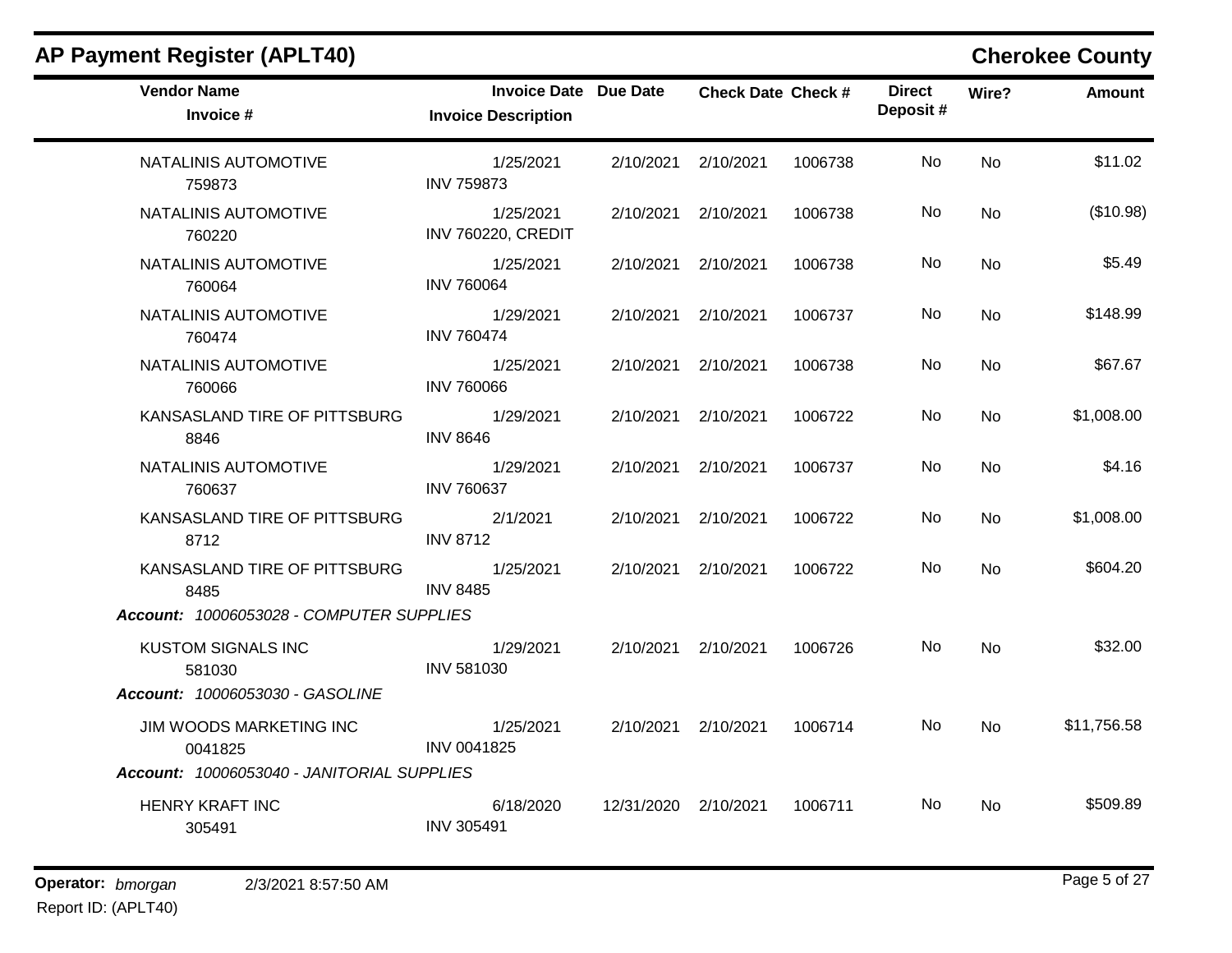| <b>Vendor Name</b><br>Invoice #                                            | Invoice Date Due Date<br><b>Invoice Description</b> |                      | <b>Check Date Check #</b> |         | <b>Direct</b><br>Deposit# | Wire?     | <b>Amount</b> |
|----------------------------------------------------------------------------|-----------------------------------------------------|----------------------|---------------------------|---------|---------------------------|-----------|---------------|
| <b>HENRY KRAFT INC</b><br>309298                                           | 8/27/2020<br><b>INV 309298</b>                      | 12/31/2020 2/10/2021 |                           | 1006711 | <b>No</b>                 | <b>No</b> | \$639.26      |
| <b>HENRY KRAFT INC</b><br>310117                                           | 9/10/2020<br><b>INV 310117</b>                      | 12/31/2020 2/10/2021 |                           | 1006711 | No.                       | <b>No</b> | \$775.46      |
| HENRY KRAFT INC<br>310879                                                  | 9/24/2020<br><b>INV 310879</b>                      | 12/31/2020 2/10/2021 |                           | 1006711 | No.                       | <b>No</b> | \$348.70      |
| <b>HENRY KRAFT INC</b><br>311641                                           | 10/8/2020<br><b>INV 311641</b>                      | 12/31/2020 2/10/2021 |                           | 1006711 | No.                       | <b>No</b> | \$1,345.52    |
| <b>HENRY KRAFT INC</b><br>316425<br>Account: 10006053071 - COMMUNICATIONS  | 1/25/2021<br><b>INV 316425</b>                      |                      | 2/10/2021 2/10/2021       | 1006711 | No                        | <b>No</b> | \$503.15      |
| BROOKS-JEFFREY MARKETING, INC<br>197343                                    | 1/25/2021<br><b>INV 197343</b>                      |                      | 2/10/2021 2/10/2021       | 1006674 | <b>No</b>                 | <b>No</b> | \$208.23      |
| <b>DAVIS COMMUNICATIONS</b><br>20-0394                                     | 12/11/2020<br>INV 20-0394                           | 12/31/2020 2/10/2021 |                           | 1006700 | No.                       | <b>No</b> | \$372.00      |
| BROOKS-JEFFREY MARKETING, INC<br>197342                                    | 1/25/2021<br><b>INV 197345</b>                      |                      | 2/10/2021 2/10/2021       | 1006674 | No                        | <b>No</b> | \$624.00      |
| Account: 10006053072 - GAS, ELECTRIC, WATER                                |                                                     |                      |                           |         |                           |           |               |
| PRO SOLUTIONS, LLC<br>2020-12-668                                          | 1/25/2021<br><b>MEMBER 250927</b>                   |                      | 2/10/2021 2/10/2021       | 1006741 | No.                       | <b>No</b> | \$892.77      |
| <b>CITY OF COLUMBUS</b><br>210 SH                                          | 2/1/2021<br>ACCT 09-52410-01                        |                      | 2/10/2021 2/10/2021       | 1006688 | No                        | <b>No</b> | \$120.00      |
| <b>LIBERTY UTILITIES</b><br>0210<br>Account: 10006053074 - TELEPHONE BILLS | 1/25/2021<br>ACCT 643108-13-7                       |                      | 2/10/2021 2/10/2021       | 1006727 | No.                       | <b>No</b> | \$2,922.31    |
|                                                                            |                                                     |                      |                           |         |                           |           |               |
| COLUMBUS TELEPHONE COMPANY<br>210 SH                                       | 2/1/2021<br><b>ACCT 2963</b>                        |                      | 2/10/2021 2/10/2021       | 1006695 | No.                       | <b>No</b> | \$1,401.46    |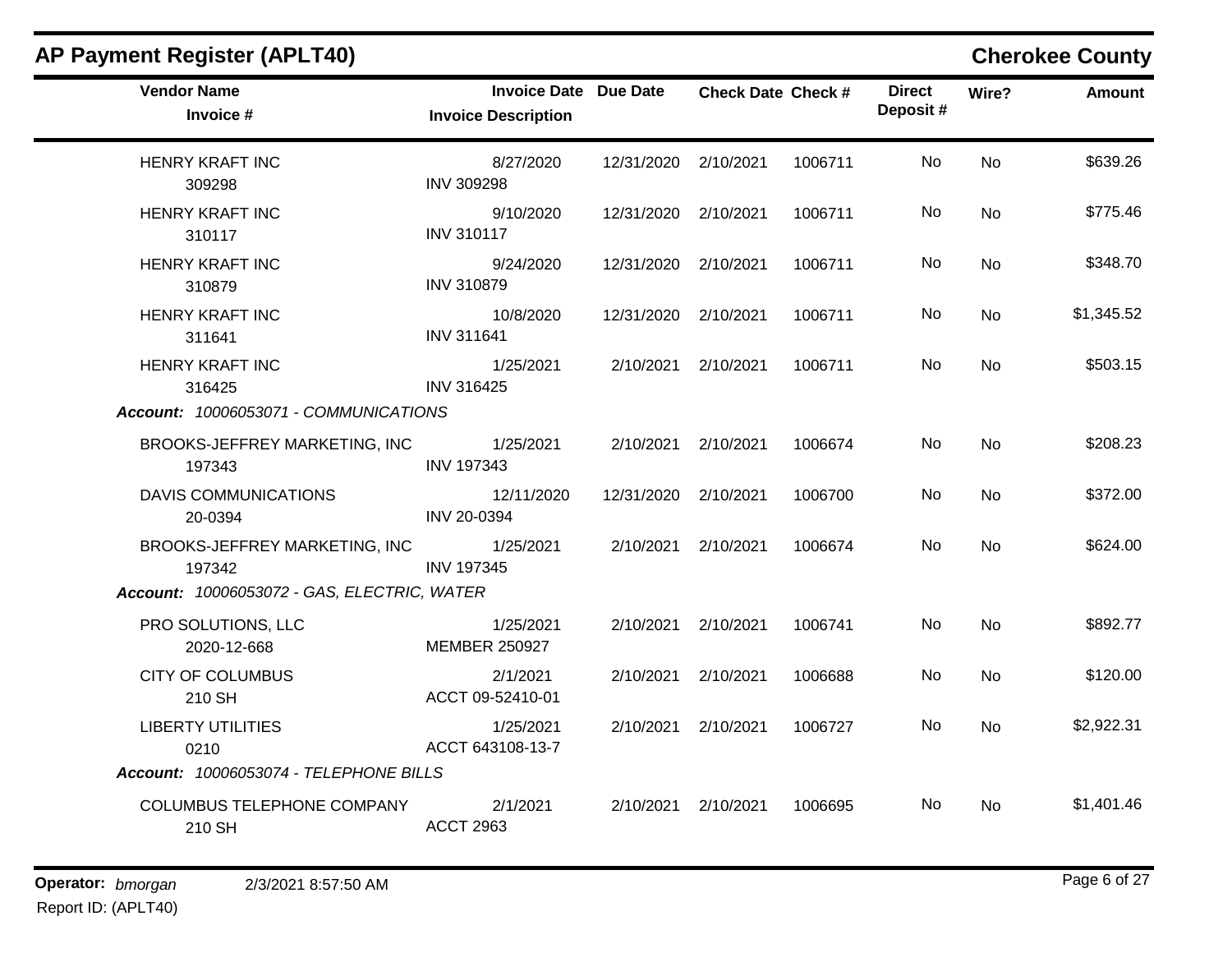| AP Payment Register (APLT40)                                                          |                                                            |                      |                           |         |                           |           | <b>Cherokee County</b> |
|---------------------------------------------------------------------------------------|------------------------------------------------------------|----------------------|---------------------------|---------|---------------------------|-----------|------------------------|
| <b>Vendor Name</b><br>Invoice #                                                       | <b>Invoice Date Due Date</b><br><b>Invoice Description</b> |                      | <b>Check Date Check #</b> |         | <b>Direct</b><br>Deposit# | Wire?     | <b>Amount</b>          |
| Account: 10006053075 - DUES/SUBSCRIPTIONS                                             |                                                            |                      |                           |         |                           |           |                        |
| KANSAS SHERIFFS ASSOCIATION<br>911 SH<br>Account: 10006053076 - PROFESSIONAL SERVICES | 1/29/2021<br><b>INV 911(A)</b>                             |                      | 2/10/2021 2/10/2021       | 1006721 | No.                       | <b>No</b> | \$75.00                |
| KANSAS SECRETARY OF STATE<br>210 SH                                                   | 2/1/2021<br>NOTARY PUBLIC/JANIS ECHARD                     | 2/10/2021            | 2/10/2021                 | 1006720 | No.                       | <b>No</b> | \$25.00                |
| Account: 10006053083 - EQUIPMENT LEASE/RENTAL                                         |                                                            |                      |                           |         |                           |           |                        |
| COPY PRODUCTS INC<br>357767                                                           | 1/25/2021<br><b>INV 357767</b>                             |                      | 2/10/2021 2/10/2021       | 1006697 | No                        | <b>No</b> | \$56.75                |
| Account: 10006053088 - CLASSES/TRAINING FEES                                          |                                                            |                      |                           |         |                           |           |                        |
| PATRIOT K-9 TRAINING, LLC<br><b>10 SH</b>                                             | 2/1/2021<br><b>INV 10</b>                                  |                      | 2/10/2021 2/10/2021       | 1006740 | No                        | <b>No</b> | \$100.00               |
| Account: 10006053737 - INMATE PERSONAL ITEMS                                          |                                                            |                      |                           |         |                           |           |                        |
| <b>TURNKEY CORRECTIONS</b><br>10015422                                                | 1/25/2021<br>INV 10015422                                  | 2/10/2021            | 2/10/2021                 | 1006755 | No                        | <b>No</b> | \$2,785.90             |
| <b>CHARM-TEX INC</b><br>0239463                                                       | 1/25/2021<br>INV 0239463                                   |                      | 2/10/2021 2/10/2021       | 1006679 | No.                       | <b>No</b> | \$398.70               |
| Account: 10006053786 - INMATE MEDICAL                                                 |                                                            |                      |                           |         |                           |           |                        |
| <b>MERCY COLUMBUS</b><br>1231SH                                                       | 9/20/2020<br>ACCT JP1562789331                             | 12/31/2020           | 2/10/2021                 | 1006733 | No                        | <b>No</b> | \$24.00                |
| <b>MERCY COLUMBUS</b><br>123120SH                                                     | 9/20/2020<br>ACCT JP1562789341                             | 12/31/2020           | 2/10/2021                 | 1006733 | No.                       | No        | \$31.00                |
| DIRECT BENEFIT SOLUTIONS<br>2019-492                                                  | 11/20/2020<br>INV 2019-492                                 | 12/31/2020 2/10/2021 |                           | 1006703 | No.                       | <b>No</b> | \$94.24                |
| ASCENSION VIA CHRISTI HOSPITAL IN PITT<br>1231 SH                                     | 12/28/2020<br>ACCT V00029528916                            | 12/31/2020           | 2/10/2021                 | 1006669 | No.                       | No.       | \$40.00                |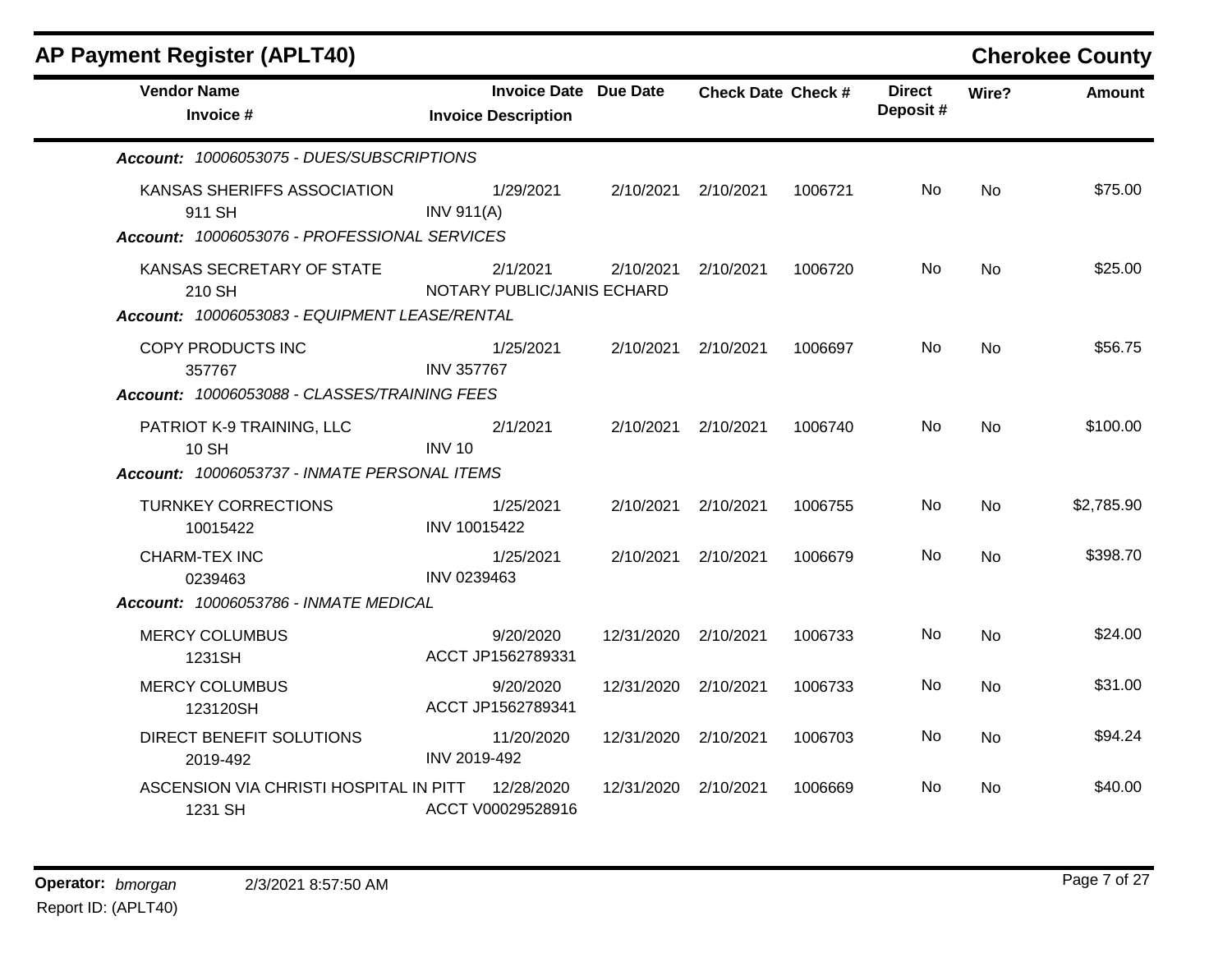| <b>Vendor Name</b><br>Invoice #                   | <b>Invoice Description</b>     | <b>Invoice Date Due Date</b>       |                      | <b>Check Date Check #</b> | <b>Direct</b><br>Deposit# | Wire?     | <b>Amount</b> |
|---------------------------------------------------|--------------------------------|------------------------------------|----------------------|---------------------------|---------------------------|-----------|---------------|
| DIRECT BENEFIT SOLUTIONS<br>2021-002              | 1/25/2021<br>INV 2021-002      | 2/10/2021                          | 2/10/2021            | 1006703                   | <b>No</b>                 | <b>No</b> | \$1,509.64    |
| ASCENSION VIA CHRISTI HOSPITAL IN PITT<br>210 SH  | 12/18/2020                     | ACCT VAN99337/NEGOTIATED RATE      | 12/31/2020 2/10/2021 | 1006669                   | No                        | <b>No</b> | \$227.28      |
| ASCENSION VIA CHRISTI HOSPITAL IN PITT<br>210 SH1 | 11/30/2020                     | ACCT VAN99179/NEGOTIATED RATE      | 12/31/2020 2/10/2021 | 1006669                   | No                        | <b>No</b> | \$314.84      |
| ASCENSION VIA CHRISTI HOSPITAL IN PITT<br>210     | 12/18/2020                     | CONT 220-607880-00/NEGOTIATED RATE | 12/31/2020 2/10/2021 | 1006669                   | No                        | <b>No</b> | \$258.88      |
| <b>WELLPATH LLC</b><br>75442                      | 1/25/2021<br>INV 0075442       |                                    | 2/10/2021 2/10/2021  | 1006759                   | No                        | <b>No</b> | \$90.00       |
| MATTHEW C LOWE DDS<br>210                         | 11/30/2020<br>ACCT 34598338181 |                                    | 12/31/2020 2/10/2021 | 1006728                   | No                        | <b>No</b> | \$725.00      |
| <b>Subtotal for Department: 060:</b>              |                                |                                    |                      |                           |                           |           |               |
|                                                   |                                |                                    |                      |                           |                           |           | \$36,429.56   |
| 070<br>Dept:<br><b>DISTRICT COURT</b>             |                                |                                    |                      |                           |                           |           |               |
| Account: 10007053021 - PRINTING/OFFICE SUPPLIES   |                                |                                    |                      |                           |                           |           |               |
| ADVANTAGE COMPUTER ENTERPRISES IN<br>81270        | 2/1/2021<br><b>INV 81270</b>   | 2/10/2021                          | 2/10/2021            | 1006664                   | No                        | <b>No</b> | \$105.00      |
| Account: 10007053074 - TELEPHONE BILLS            |                                |                                    |                      |                           |                           |           |               |
| COLUMBUS TELEPHONE COMPANY<br>210                 | 2/1/2021<br><b>ACCT 7577</b>   | 2/10/2021                          | 2/10/2021            | 1006695                   | No                        | <b>No</b> | \$513.56      |
| Account: 10007053076 - PROFESSIONAL SERVICES      |                                |                                    |                      |                           |                           |           |               |
| <b>ROBERT E MYERS</b><br>5764 DC                  | 12/30/2020<br><b>INV 5764</b>  |                                    | 12/31/2020 2/10/2021 | 1006744                   | No                        | <b>No</b> | \$1,265.30    |
| <b>ROBERT E MYERS</b><br>5765 DC                  | 12/30/2020<br><b>INV 5765</b>  | 12/31/2020                         | 2/10/2021            | 1006744                   | No                        | <b>No</b> | \$88.55       |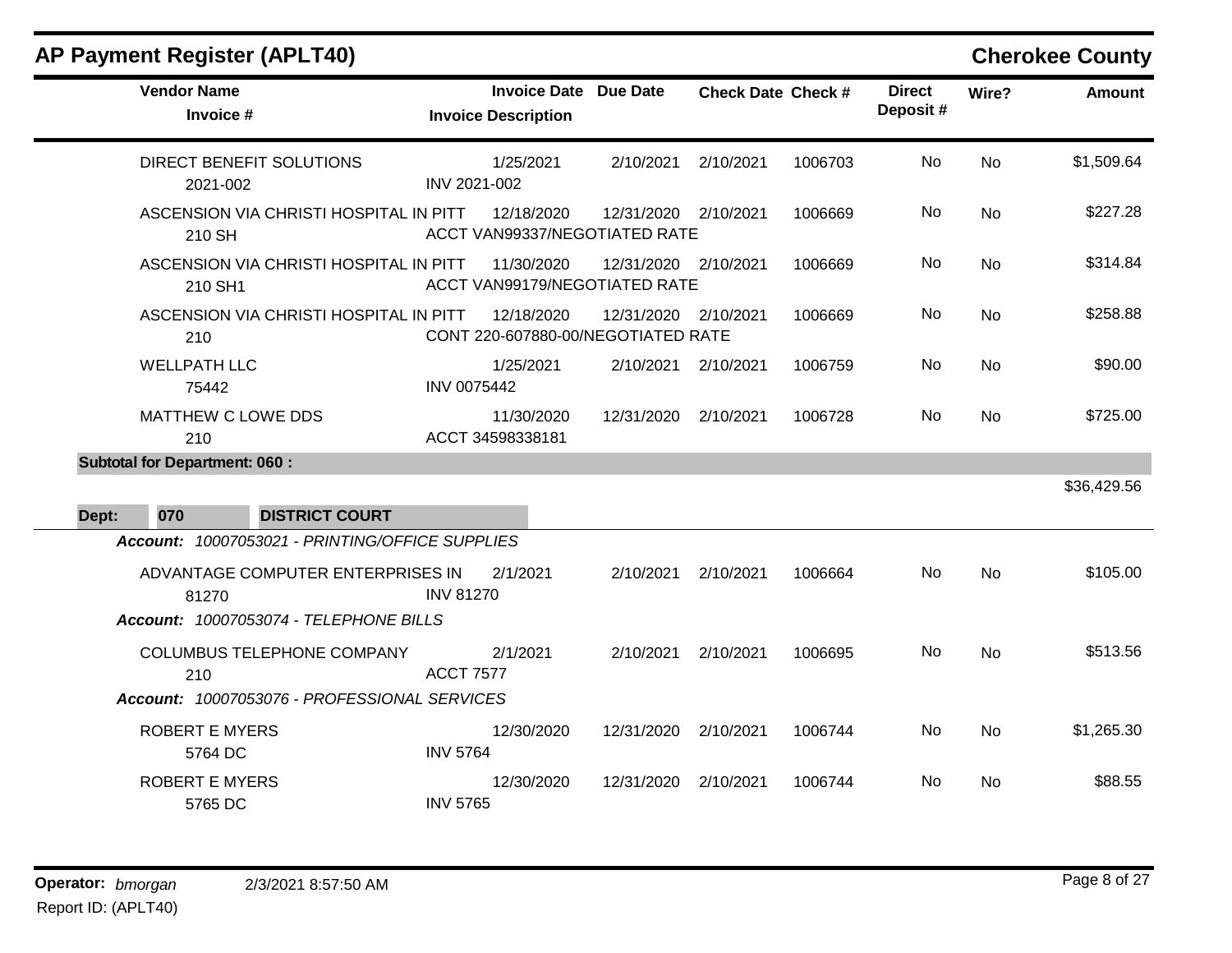| <b>AP Payment Register (APLT40)</b>                                            |                                                            |                      |                           |         |                           |           | <b>Cherokee County</b> |
|--------------------------------------------------------------------------------|------------------------------------------------------------|----------------------|---------------------------|---------|---------------------------|-----------|------------------------|
| <b>Vendor Name</b><br>Invoice #                                                | <b>Invoice Date Due Date</b><br><b>Invoice Description</b> |                      | <b>Check Date Check #</b> |         | <b>Direct</b><br>Deposit# | Wire?     | <b>Amount</b>          |
| <b>ROBERT E MYERS</b><br>7357                                                  | 12/30/2020<br><b>INV 7357</b>                              | 12/31/2020 2/10/2021 |                           | 1006744 | No                        | <b>No</b> | \$1,794.45             |
| <b>ROBERT E MYERS</b><br>5127 DC                                               | 12/30/2020<br><b>INV 5127</b>                              | 12/31/2020 2/10/2021 |                           | 1006744 | No                        | No.       | \$65.91                |
| <b>ROBERT E MYERS</b><br>7566                                                  | 1/26/2021<br><b>INV 7566</b>                               | 12/31/2020           | 2/10/2021                 | 1006744 | No                        | <b>No</b> | \$144.00               |
| <b>ROBERT E MYERS</b><br>7809                                                  | 12/30/2020<br><b>INV 7809</b>                              | 12/31/2020 2/10/2021 |                           | 1006744 | No                        | <b>No</b> | \$144.00               |
| <b>ROBERT E MYERS</b><br>7662                                                  | 12/30/2020<br><b>INV 7662</b>                              | 12/31/2020 2/10/2021 |                           | 1006744 | No.                       | <b>No</b> | \$256.55               |
| <b>ROBERT E MYERS</b><br>7636                                                  | 12/30/2020<br><b>INV 7636</b>                              | 12/31/2020           | 2/10/2021                 | 1006744 | No.                       | <b>No</b> | \$475.00               |
| <b>ROBERT E MYERS</b><br>7609                                                  | 12/30/2020<br><b>INV 7609</b>                              | 12/31/2020 2/10/2021 |                           | 1006744 | No.                       | <b>No</b> | \$418.20               |
| <b>ROBERT E MYERS</b><br>6729 DC                                               | 12/30/2020<br><b>INV 6729</b>                              | 12/31/2020           | 2/10/2021                 | 1006744 | No                        | <b>No</b> | \$537.55               |
| Account: 10007053079 - MAINT/REPAIRS MACH/EQUIP                                |                                                            |                      |                           |         |                           |           |                        |
| COPY PRODUCTS INC<br>358538<br>Account: 10007053083 - EQUIPMENT LEASE/RENTAL   | 1/26/2021<br><b>INV 358538</b>                             |                      | 2/10/2021 2/10/2021       | 1006697 | No                        | <b>No</b> | \$153.89               |
| <b>AMERICAN MICRO</b><br>33395<br>Account: 10007053088 - CLASSES/TRAINING FEES | 2/1/2021<br><b>INV 33395</b>                               |                      | 2/10/2021 2/10/2021       | 1006665 | No                        | No        | \$975.00               |
| <b>KACSO</b>                                                                   | 1/26/2021                                                  | 2/10/2021            | 2/10/2021                 | 1006718 | No.                       | <b>No</b> | \$75.00                |
| 210 DC                                                                         | 2021 MEMBERSHIP/MARK BRUCE                                 |                      |                           |         |                           |           |                        |
| <b>KACSO</b><br>210                                                            | 1/26/2021<br>2021 MEMBERSHIP/NICOLE ALLISON                |                      | 2/10/2021 2/10/2021       | 1006718 | No.                       | No.       | \$75.00                |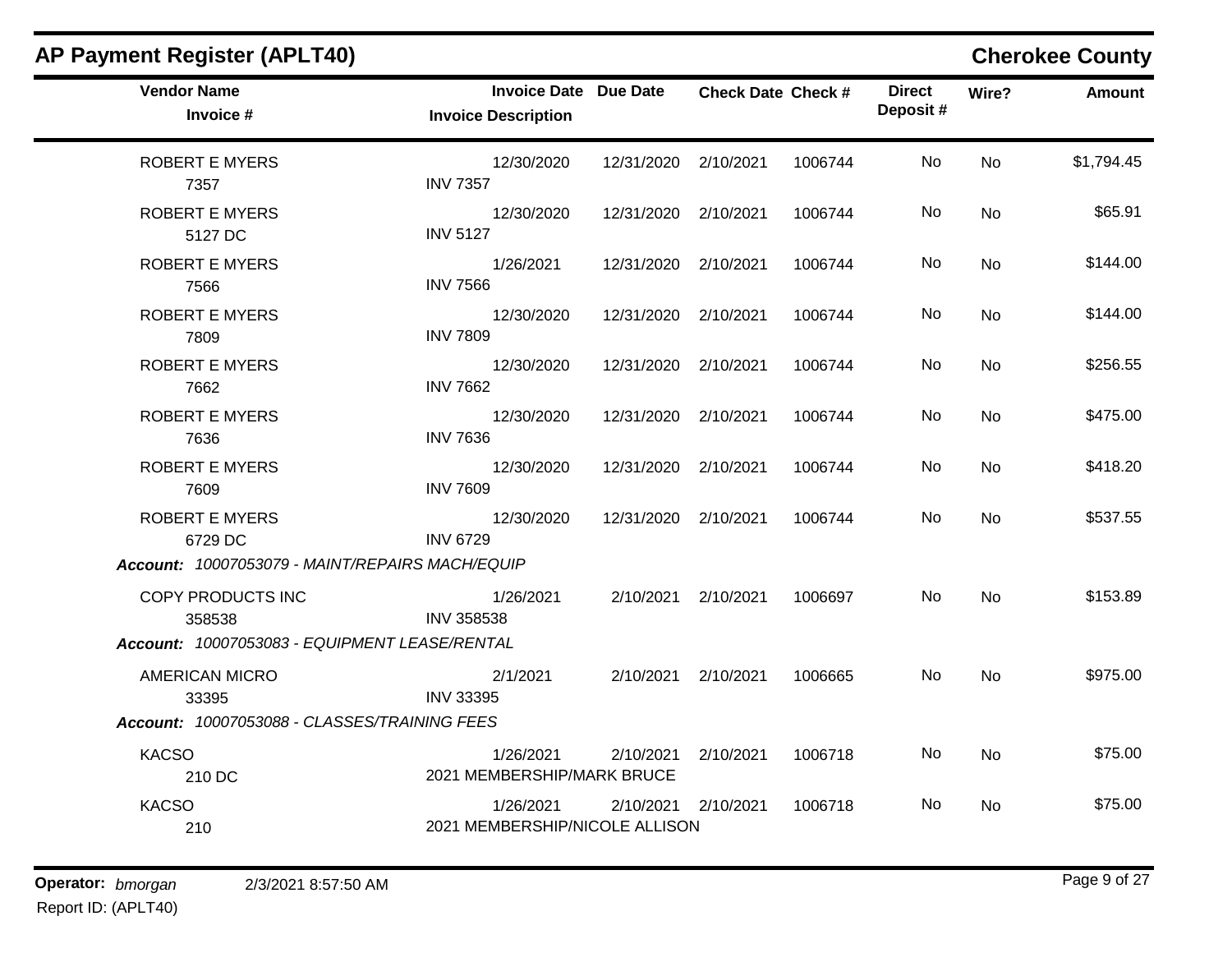| <b>Vendor Name</b><br>Invoice #                                               | <b>Invoice Date Due Date</b><br><b>Invoice Description</b>       | <b>Check Date Check #</b> | <b>Direct</b><br>Deposit# | Wire?     | <b>Amount</b> |
|-------------------------------------------------------------------------------|------------------------------------------------------------------|---------------------------|---------------------------|-----------|---------------|
| Account: 10007053089 - OTHER CONTRACTUAL                                      |                                                                  |                           |                           |           |               |
| <b>CANDACE BREWSTER GAYOSO</b><br>210                                         | 1/26/2021<br>2/10/2021<br>MONTHLY ATTY/CO CONTRACT               | 2/10/2021<br>1006676      | No                        | <b>No</b> | \$2,750.00    |
| <b>MELANIE BINGHAM</b><br>210                                                 | 1/26/2021<br>2/10/2021<br>MONTHLY ATTY/CO CONTRACT               | 2/10/2021<br>1006732      | No                        | <b>No</b> | \$2,750.00    |
| <b>DOUGLAS ROPER STEELE</b><br>210                                            | 1/26/2021<br>2/10/2021<br>MONTHLY ATTY/ CO CONTRACT              | 2/10/2021<br>1006704      | No                        | <b>No</b> | \$2,750.00    |
| <b>JOANNA L DERFELT</b><br>210                                                | 1/26/2021<br>2/10/2021<br>MONTHLY ATTY/CO CONTRACT               | 2/10/2021<br>1006715      | No                        | <b>No</b> | \$2,750.00    |
| <b>Subtotal for Department: 070:</b>                                          |                                                                  |                           |                           |           |               |
| 080<br><b>COURTHOUSE</b><br>Dept:                                             |                                                                  |                           |                           |           | \$18,086.96   |
| Account: 10008053021 - PRINTING/OFFICE SUPPLIES                               |                                                                  |                           |                           |           |               |
| <b>ROY DANIEL</b><br>210<br>Account: 10008053040 - JANITORIAL SUPPLIES        | 1/25/2021<br>2/10/2021<br><b>REIMB/TAX FORMS &amp; ENVELOPES</b> | 1006745<br>2/10/2021      | No                        | <b>No</b> | \$66.21       |
| TRUE VALUE COLUMBUS<br>A429301                                                | 1/26/2021<br>2/10/2021<br>TRANS A429301, CREDIT                  | 2/10/2021<br>1006754      | No                        | <b>No</b> | (\$8.99)      |
| TRUE VALUE COLUMBUS<br>A429293                                                | 1/26/2021<br>2/10/2021<br><b>TRANS A429293</b>                   | 2/10/2021<br>1006754      | No                        | <b>No</b> | \$15.48       |
| ETTINGER'S OFFICE SUPPLY<br>5358850                                           | 2/10/2021<br>1/29/2021<br>INV 5358850                            | 2/10/2021<br>1006705      | No.                       | <b>No</b> | \$200.23      |
| <b>CINTAS #459</b><br>4074177869                                              | 1/29/2021<br>2/10/2021<br>INV 4074177869                         | 2/10/2021<br>1006685      | <b>No</b>                 | <b>No</b> | \$58.26       |
| <b>CINTAS #459</b><br>4073518964<br>Account: 10008053042 - BREAKROOM SUPPLIES | 1/25/2021<br>2/10/2021<br>INV 4073518964                         | 2/10/2021<br>1006685      | No.                       | <b>No</b> | \$58.26       |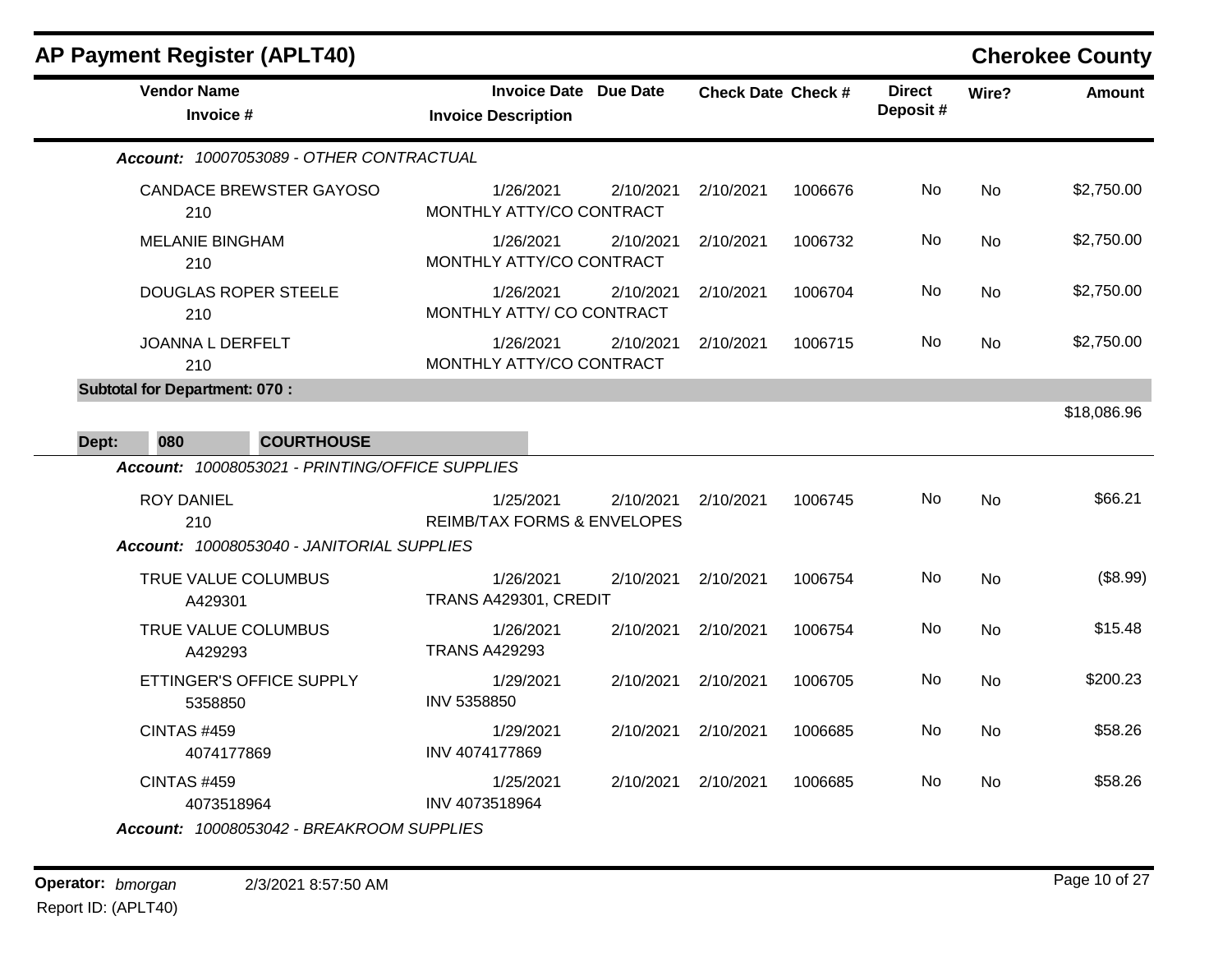### **AP Payment Register (APLT40) Cherokee County Vendor Name Invoice Date Due Date Check Date Invoice # Check Date Check # Invoice Description Direct Wire? Amount Deposit #** CULLIGAN OF JOPLIN 183263 2/2/2021 2/10/2021 2/10/2021 1006698 No \$6.50 INV 183263 No CULLIGAN OF JOPLIN 182361 1/25/2021 2/10/2021 2/10/2021 1006698 No \$25.80 INV 182361 No *Account: 10008053072 - GAS, ELECTRIC, WATER* LIBERTY UTILITIES 210 CH 1/25/2021 2/10/2021 2/10/2021 1006727 No \$2,131.99 ACCT 305532-35-0 No PRO SOLUTIONS, LLC 210 1/25/2021 2/10/2021 2/10/2021 1006741 No \$542.09 INV 2020-12-669 No *Account: 10008053074 - UTILITIES/TELEPHONE BILLS* COLUMBUS TELEPHONE COMPANY 210 2/1/2021 2/10/2021 2/10/2021 1006695 No \$841.76 ACCT 7577 No *Account: 10008053075 - DUES/SUBSCRIPTIONS* SEKRPC 210 1/25/2021 2/10/2021 2/10/2021 1006748 No \$5,640.45 2021 SEKRPC DUES No **Subtotal for Department: 080 :**  \$9,578.04 **Dept: 090 EMERGENCY PREPAREDNESS** *Account: 10009053025 - PARTS/VEHICLE REPAIRS* NATALINIS AUTOMOTIVE 760113 1/25/2021 2/10/2021 2/10/2021 1006738 No \$20.32 INV 760113 No KANSASLAND TIRE OF PITTSBURG 8645 1/29/2021 2/10/2021 2/10/2021 1006722 No \$340.72 INV 8645 No *Account: 10009053072 - GAS, ELECTRIC, WATER* LIBERTY UTILITIES 210 EM 2/1/2021 2/10/2021 2/10/2021 1006727 No \$117.76 ACCT 122003-60-1 No *Account: 10009053074 - TELEPHONE BILLS*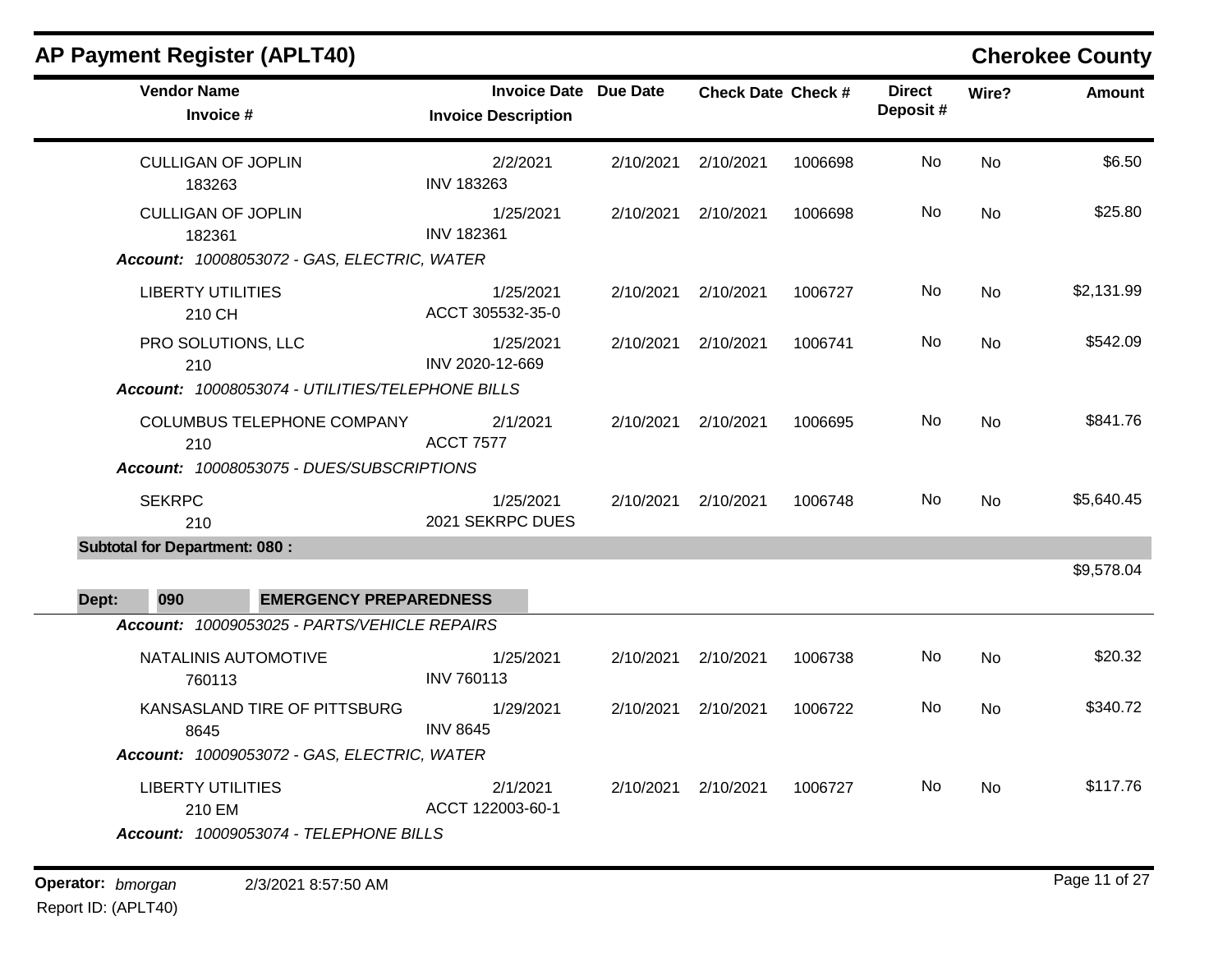| <b>AP Payment Register (APLT40)</b>                                                    |                                                            |           |                           |         |                           |           | <b>Cherokee County</b> |
|----------------------------------------------------------------------------------------|------------------------------------------------------------|-----------|---------------------------|---------|---------------------------|-----------|------------------------|
| <b>Vendor Name</b><br>Invoice #                                                        | <b>Invoice Date Due Date</b><br><b>Invoice Description</b> |           | <b>Check Date Check #</b> |         | <b>Direct</b><br>Deposit# | Wire?     | <b>Amount</b>          |
| COLUMBUS TELEPHONE COMPANY<br>210<br>Account: 10009053075 - DUES/SUBSCRIPTIONS         | 2/1/2021<br><b>ACCT 7577</b>                               | 2/10/2021 | 2/10/2021                 | 1006695 | No                        | <b>No</b> | \$87.85                |
| <b>COLUMBUS NEWS REPORT</b><br>210<br><b>Account: 10009053299 - S.P.A.R.K Planning</b> | 1/27/2021<br>12 MONTH SUBSCRIPTION/EMERG. MGMT             | 2/10/2021 | 2/10/2021                 | 1006694 | No                        | <b>No</b> | \$135.00               |
| <b>BOUND TREE</b><br>39207319                                                          | 1/29/2021<br>INV 39207319                                  | 2/10/2021 | 2/10/2021                 | 1006673 | No                        | No        | \$2,299.95             |
| <b>CHASE CARD SERVICES</b><br>210                                                      | 1/28/2021<br>ACCT 4246311970005747                         | 2/10/2021 | 2/10/2021                 | 1006680 | No                        | No        | \$375.98               |
| NATALINIS AUTOMOTIVE<br>759976                                                         | 1/28/2021<br><b>INV 759976</b>                             | 2/10/2021 | 2/10/2021                 | 1006738 | No                        | No        | \$3,239.00             |
| <b>MCCARTY'S</b><br>18592                                                              | 1/28/2021<br>ORDER 18592, PAPER                            | 2/10/2021 | 2/10/2021                 | 1006729 | No                        | No        | \$36.99                |
| <b>FASTENAL COMPANY</b><br><b>KSPIT82704</b>                                           | 1/29/2021<br>INV KSPIT82704                                | 2/10/2021 | 2/10/2021                 | 1006707 | No                        | No        | \$4,535.90             |
| <b>ARVEST BANK</b><br>210                                                              | 1/29/2021<br>ACCT 4485630001141894                         | 2/10/2021 | 2/10/2021                 | 1006668 | No                        | No        | \$65.81                |
| <b>Subtotal for Department: 090:</b><br>095<br><b>HUMAN RESOURCE</b><br>Dept:          |                                                            |           |                           |         |                           |           | \$11,255.28            |
| Account: 10009553074 - TELEPHONE BILLS                                                 |                                                            |           |                           |         |                           |           |                        |
| COLUMBUS TELEPHONE COMPANY<br>210                                                      | 2/1/2021<br><b>ACCT 7577</b>                               | 2/10/2021 | 2/10/2021                 | 1006695 | No                        | No        | \$42.37                |
| <b>Subtotal for Department: 095:</b>                                                   |                                                            |           |                           |         |                           |           |                        |
| 150<br>Dept:<br><b>COMPUTER PROGRAMMING</b>                                            |                                                            |           |                           |         |                           |           | \$42.37                |
| Operator: bmorgan<br>2/3/2021 8:57:50 AM<br>Report ID: (APLT40)                        |                                                            |           |                           |         |                           |           | Page 12 of 27          |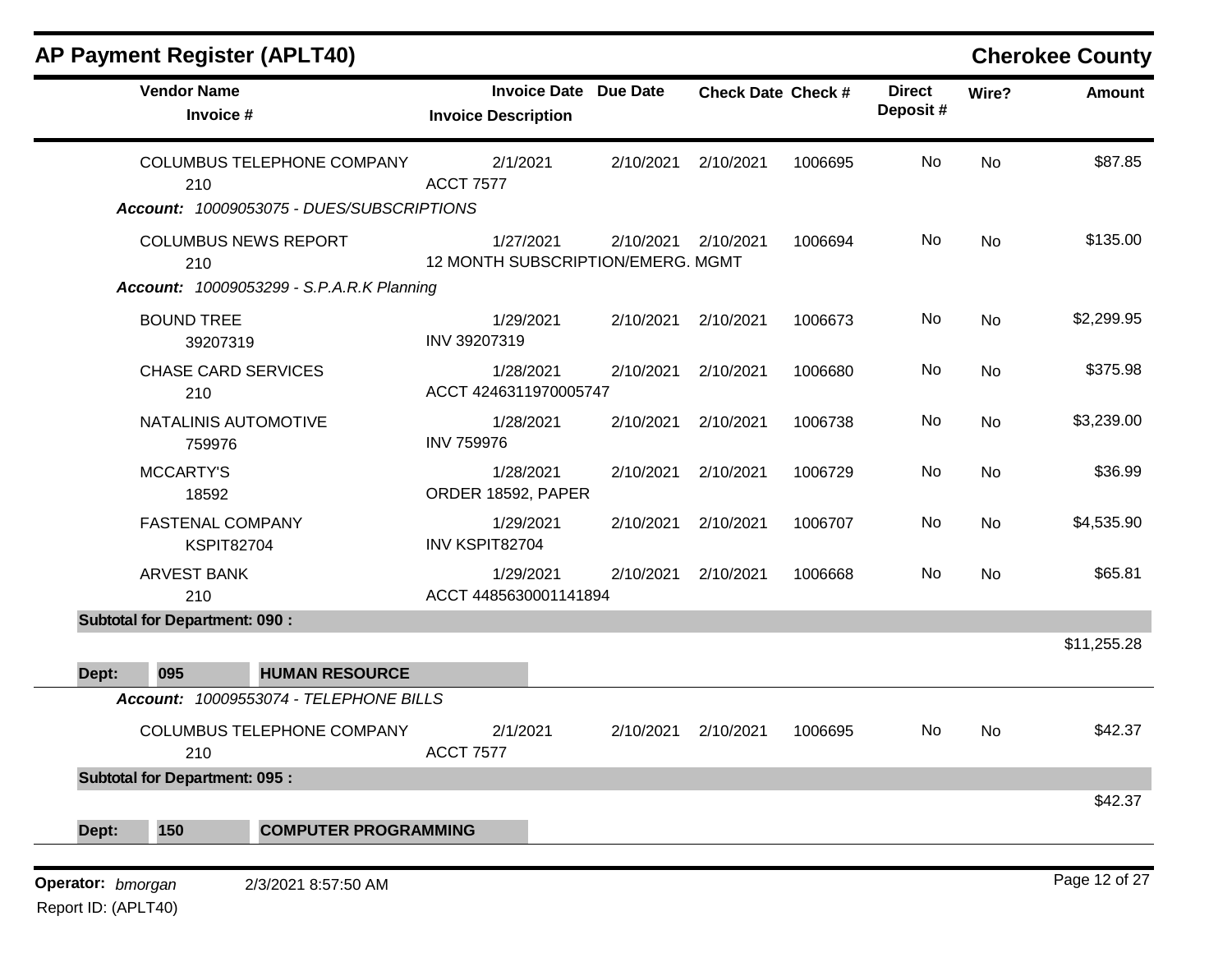| <b>AP Payment Register (APLT40)</b>                                  |                                                            |           |                           |         |                           |           | <b>Cherokee County</b> |
|----------------------------------------------------------------------|------------------------------------------------------------|-----------|---------------------------|---------|---------------------------|-----------|------------------------|
| <b>Vendor Name</b><br>Invoice #                                      | <b>Invoice Date Due Date</b><br><b>Invoice Description</b> |           | <b>Check Date Check #</b> |         | <b>Direct</b><br>Deposit# | Wire?     | <b>Amount</b>          |
| Account: 10015053074 - TELEPHONE BILLS                               |                                                            |           |                           |         |                           |           |                        |
| COLUMBUS TELEPHONE COMPANY<br>210                                    | 2/1/2021<br><b>ACCT 7577</b>                               | 2/10/2021 | 2/10/2021                 | 1006695 | No                        | No        | \$120.00               |
| Account: 10015053089 - OTHER CONTRACTUAL<br>STRONGHOLD DATA<br>34912 | 2/1/2021<br><b>INV 34912</b>                               | 2/10/2021 | 2/10/2021                 | 1006750 | No                        | No        | \$5,278.10             |
| <b>Subtotal for Department: 150:</b>                                 |                                                            |           |                           |         |                           |           |                        |
| 190<br>911 MAPPING<br>Dept:                                          |                                                            |           |                           |         |                           |           | \$5,398.10             |
| Account: 10019053028 - COMPUTER SUPPLIES                             |                                                            |           |                           |         |                           |           |                        |
| STRONGHOLD DATA<br>34801                                             | 2/1/2021<br><b>INV 34801</b>                               | 2/10/2021 | 2/10/2021                 | 1006750 | No.                       | <b>No</b> | \$103.85               |
| Account: 10019053074 - TELEPHONE BILLS                               |                                                            |           |                           |         |                           |           |                        |
| COLUMBUS TELEPHONE COMPANY<br>210                                    | 2/1/2021<br><b>ACCT 7577</b>                               | 2/10/2021 | 2/10/2021                 | 1006695 | No                        | No        | \$96.33                |
| <b>Subtotal for Department: 190:</b>                                 |                                                            |           |                           |         |                           |           | \$200.18               |
| <b>Subtotal for Fund: 100:</b>                                       |                                                            |           |                           |         |                           |           |                        |
|                                                                      |                                                            |           |                           |         |                           |           | \$82,936.02            |
| 106<br><b>CLERK TECHNOLOGY FUN</b><br>Fund:                          |                                                            |           |                           |         |                           |           |                        |
| Dept:<br>000<br><b>NON-DEPARTMENTAL</b>                              |                                                            |           |                           |         |                           |           |                        |
| Account: 10600053093 - OFFICE FURNITURE/EQUIP                        |                                                            |           |                           |         |                           |           |                        |
| STRONGHOLD DATA<br>34788                                             | 1/27/2021<br><b>INV 34788</b>                              | 2/10/2021 | 2/10/2021                 | 1006750 | No.                       | <b>No</b> | \$202.80               |
| <b>Subtotal for Department: 000:</b>                                 |                                                            |           |                           |         |                           |           |                        |
|                                                                      |                                                            |           |                           |         |                           |           | \$202.80               |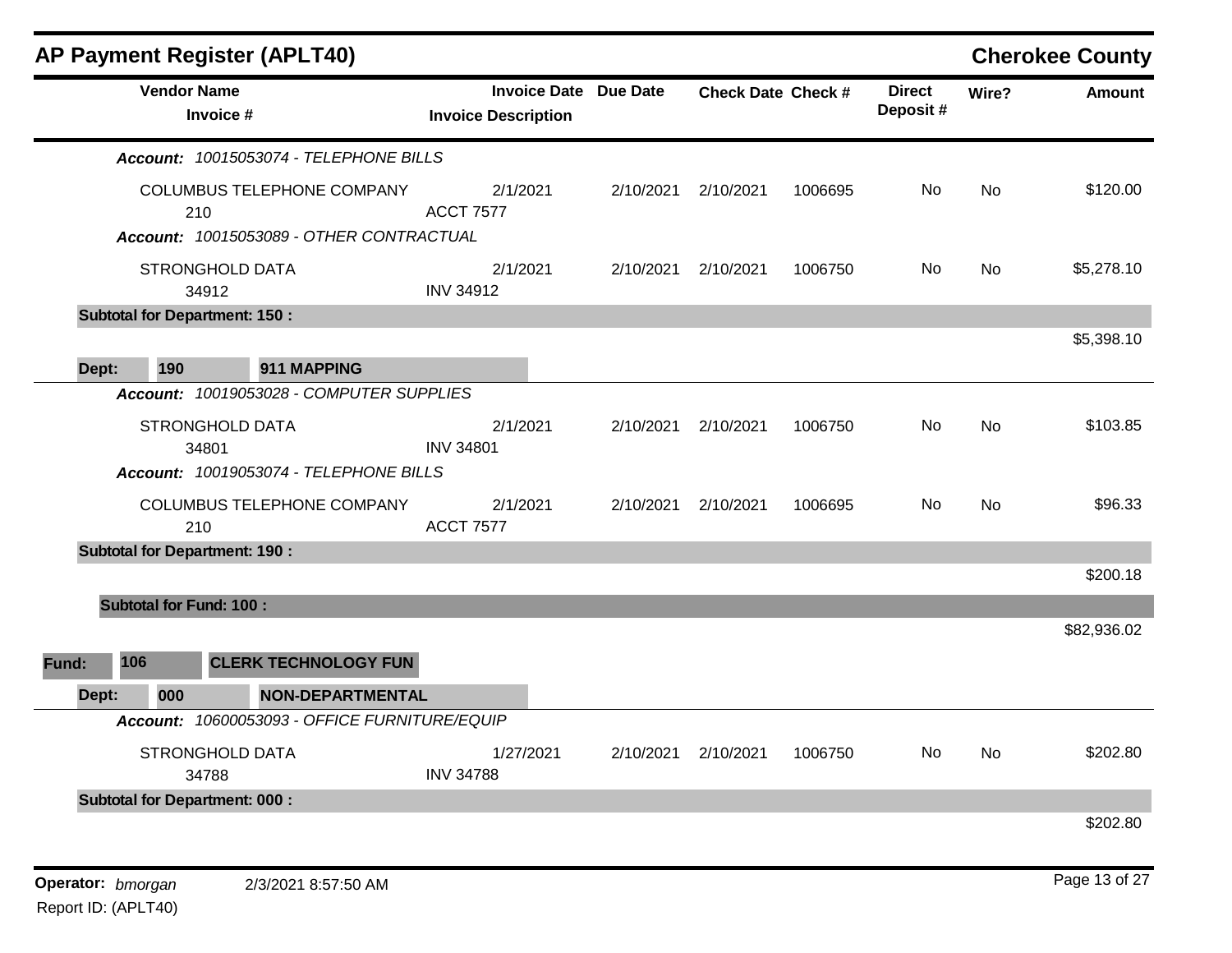|       |                                | <b>AP Payment Register (APLT40)</b>       |                                                            |            |                           |         |                           |           | <b>Cherokee County</b> |
|-------|--------------------------------|-------------------------------------------|------------------------------------------------------------|------------|---------------------------|---------|---------------------------|-----------|------------------------|
|       | <b>Vendor Name</b>             | Invoice #                                 | <b>Invoice Date Due Date</b><br><b>Invoice Description</b> |            | <b>Check Date Check #</b> |         | <b>Direct</b><br>Deposit# | Wire?     | <b>Amount</b>          |
|       | <b>Subtotal for Fund: 106:</b> |                                           |                                                            |            |                           |         |                           |           |                        |
|       |                                |                                           |                                                            |            |                           |         |                           |           | \$202.80               |
| Fund: | 110                            | <b>ROAD AND BRIDGE</b>                    |                                                            |            |                           |         |                           |           |                        |
| Dept: | 000                            | <b>NON-DEPARTMENTAL</b>                   |                                                            |            |                           |         |                           |           |                        |
|       |                                | Account: 11000053030 - GASOLINE           |                                                            |            |                           |         |                           |           |                        |
|       |                                | JIM WOODS MARKETING INC<br>0041824-IN HWY | 1/14/2021<br>INV # 0041824-IN                              | 2/10/2021  | 2/10/2021                 | 1006714 | No.                       | <b>No</b> | \$4,897.44             |
|       |                                | Account: 11000053031 - DIESEL FUEL        |                                                            |            |                           |         |                           |           |                        |
|       |                                | MFA OIL - NEOSHO 1055<br>6814 HWY         | 1/20/2021<br>INV #6814                                     | 2/10/2021  | 2/10/2021                 | 1006734 | No                        | <b>No</b> | \$895.13               |
|       |                                | JIM WOODS MARKETING INC<br>0041886-IN HWY | 1/18/2021<br>INV # 0041886-IN                              | 2/10/2021  | 2/10/2021                 | 1006714 | No.                       | No        | \$14,870.80            |
|       |                                | MFA OIL - NEOSHO 1055<br>6820 HWY         | 1/20/2021<br><b>INV 3 6820</b>                             | 2/10/2021  | 2/10/2021                 | 1006735 | No                        | <b>No</b> | \$1,090.71             |
|       |                                | MFA OIL - NEOSHO 1055<br>6819 HWY         | 1/20/2021<br>INV #6819                                     | 2/10/2021  | 2/10/2021                 | 1006735 | No.                       | <b>No</b> | \$498.33               |
|       |                                | MFA OIL - NEOSHO 1055<br>6817 HWY         | 1/20/2021<br>INV # 6817                                    | 2/10/2021  | 2/10/2021                 | 1006735 | No                        | <b>No</b> | \$488.63               |
|       |                                | MFA OIL - NEOSHO 1055<br>6801 HWY         | 1/20/2021<br>INV #6801                                     | 2/10/2021  | 2/10/2021                 | 1006734 | No.                       | <b>No</b> | \$1,145.47             |
|       |                                | MFA OIL - NEOSHO 1055<br>6815 HWY         | 1/20/2020<br>INV #6815                                     | 2/10/2021  | 2/10/2021                 | 1006734 | No                        | <b>No</b> | \$446.66               |
|       |                                | MFA OIL - NEOSHO 1055<br>2132092 HWY      | 6/4/2019<br>INV #2132092                                   | 12/31/2020 | 2/10/2021                 | 1006734 | No                        | <b>No</b> | \$384.34               |
|       |                                | MFA OIL - NEOSHO 1055<br>6813 HWY         | 1/20/2021<br>#6813                                         | 2/10/2021  | 2/10/2021                 | 1006734 | No                        | No        | \$732.04               |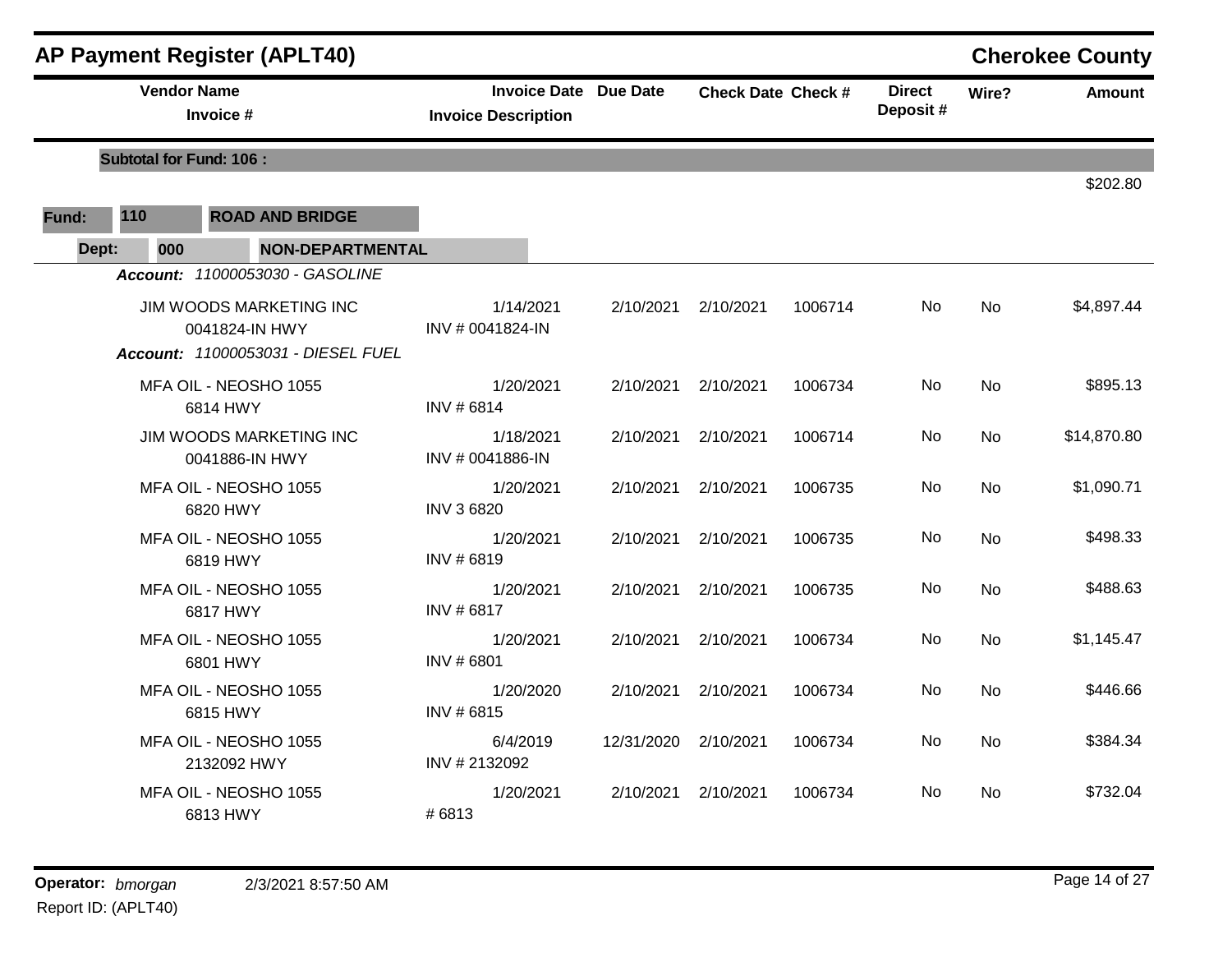| <b>AP Payment Register (APLT40)</b>          |                                                            |                      |                           |         |                           |           | <b>Cherokee County</b> |
|----------------------------------------------|------------------------------------------------------------|----------------------|---------------------------|---------|---------------------------|-----------|------------------------|
| <b>Vendor Name</b><br>Invoice #              | <b>Invoice Date Due Date</b><br><b>Invoice Description</b> |                      | <b>Check Date Check #</b> |         | <b>Direct</b><br>Deposit# | Wire?     | Amount                 |
| MFA OIL - NEOSHO 1055<br>6812 HWY            | 1/20/2021<br>INV #6812                                     | 2/10/2021            | 2/10/2021                 | 1006734 | No.                       | <b>No</b> | \$477.19               |
| MFA OIL - NEOSHO 1055<br>6808 HWY            | 1/20/2021<br>INV #6808                                     | 2/10/2021            | 2/10/2021                 | 1006734 | No.                       | No        | \$422.79               |
| MFA OIL - NEOSHO 1055<br>6807 HWY            | 1/20/2021<br>INV #6807                                     | 2/10/2021            | 2/10/2021                 | 1006734 | No                        | No        | \$474.72               |
| MFA OIL - NEOSHO 1055<br>6806 HWY            | 1/20/2021<br>INV #6806                                     | 2/10/2021            | 2/10/2021                 | 1006734 | No                        | No.       | \$396.89               |
| MFA OIL - NEOSHO 1055<br>6805 HWY            | 1/20/2021<br>INV # 6805                                    | 2/10/2021            | 2/10/2021                 | 1006734 | No.                       | <b>No</b> | \$601.69               |
| MFA OIL - NEOSHO 1055<br>2133797 HWY         | 6/4/2019<br>INV #2133797                                   | 12/31/2020 2/10/2021 |                           | 1006734 | No                        | <b>No</b> | \$338.20               |
| MFA OIL - NEOSHO 1055<br>6802 HWY            | 1/20/2021<br>INV # 6802                                    | 2/10/2021            | 2/10/2021                 | 1006734 | No                        | No        | \$391.62               |
| MFA OIL - NEOSHO 1055<br>6809 HWY            | 1/20/2021<br>INV #6809                                     | 2/10/2021            | 2/10/2021                 | 1006734 | No.                       | <b>No</b> | \$485.86               |
| MFA OIL - NEOSHO 1055<br>6816 HWY            | 1/20/2021<br>INV # 6816                                    |                      | 2/10/2021 2/10/2021       | 1006734 | No                        | <b>No</b> | \$768.04               |
| Account: 11000053033 - TIRES                 |                                                            |                      |                           |         |                           |           |                        |
| CHAMPLIN TIRE RECYCLING INC<br>137972A HWY   | 12/31/2020<br>INV #137972A                                 | 12/31/2020           | 2/10/2021                 | 1006678 | No                        | <b>No</b> | \$865.05               |
| CHAMPLIN TIRE RECYCLING INC<br>137961A HWY   | 12/31/2020<br>INV #137961A                                 | 12/31/2020 2/10/2021 |                           | 1006678 | No                        | No        | \$1,372.30             |
| CHAMPLIN TIRE RECYCLING INC<br>137972 HWY    | 12/31/2020<br>INV #137972                                  | 12/31/2020 2/10/2021 |                           | 1006678 | No                        | No        | \$1,250.00             |
| PURCELL TIRE & RUBBER COMPANY<br>2645571 HWY | 1/21/2021<br>INV # 2645571                                 | 2/10/2021            | 2/10/2021                 | 1006742 | No.                       | No        | \$1,900.00             |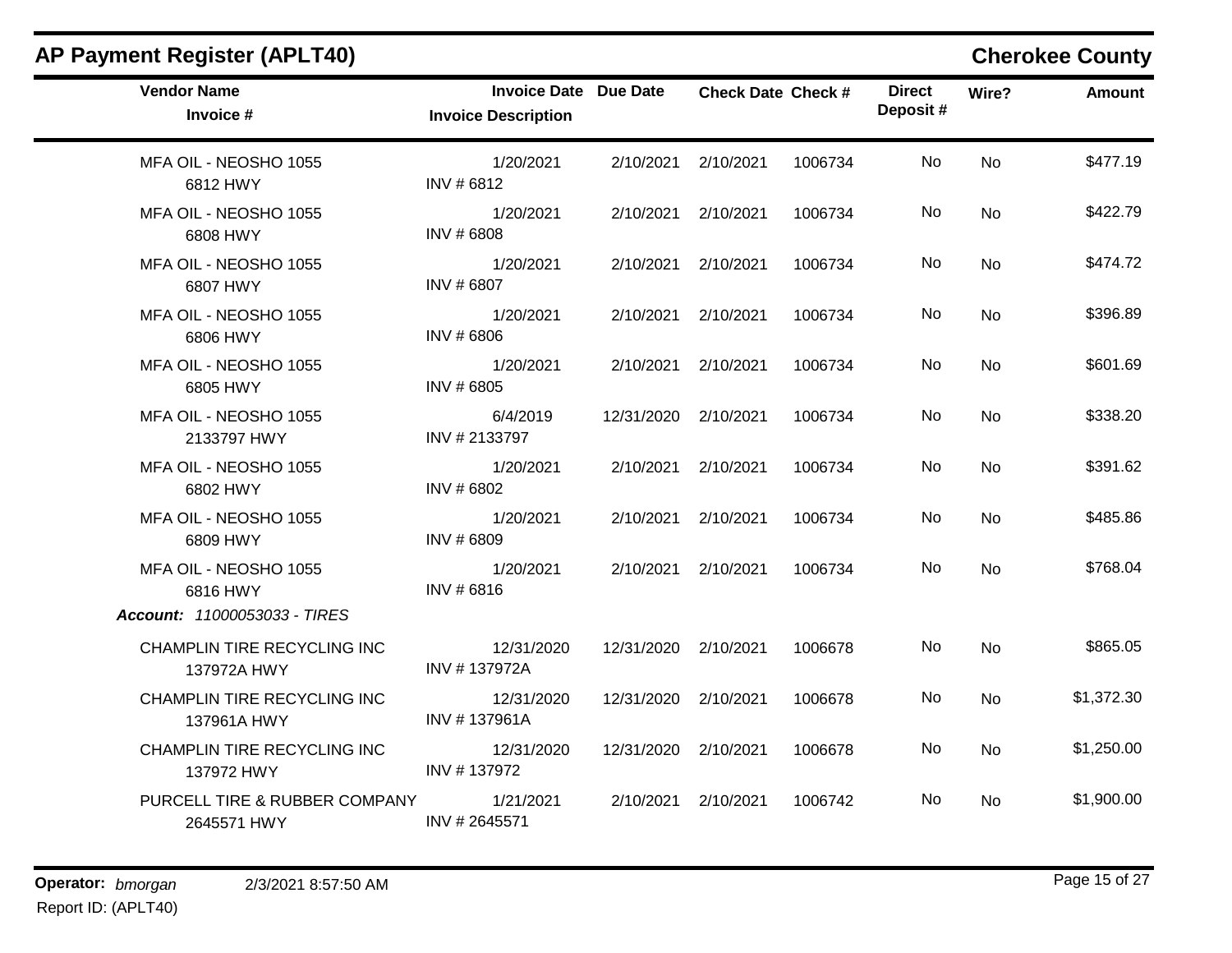| <b>AP Payment Register (APLT40)</b>                                     |                                                            |           |                           |         |                           |           | <b>Cherokee County</b> |
|-------------------------------------------------------------------------|------------------------------------------------------------|-----------|---------------------------|---------|---------------------------|-----------|------------------------|
| <b>Vendor Name</b><br>Invoice #                                         | <b>Invoice Date Due Date</b><br><b>Invoice Description</b> |           | <b>Check Date Check #</b> |         | <b>Direct</b><br>Deposit# | Wire?     | <b>Amount</b>          |
| Account: 11000053034 - ASPHALT                                          |                                                            |           |                           |         |                           |           |                        |
| TEETER'S ASPHALT & MATERIALS<br>8804 HWY<br>Account: 11000053035 - ROCK | 1/29/2021<br>INV #8804                                     | 2/10/2021 | 2/10/2021                 | 1006751 | No                        | <b>No</b> | \$366.45               |
| <b>TLD LAND</b><br>002 HWY<br>Account: 11000053042 - BREAKROOM SUPPLIES | 1/25/2021<br>INV # 002 RIVER ROCK                          | 2/10/2021 | 2/10/2021                 | 1006753 | No                        | No        | \$4,315.50             |
| CLEAN THE UNIFORM CO JOPLIN<br>20192417 HWY                             | 1/25/2021<br>INV #20192417 MATS, PAPER TOWELS, AIR FRESH   | 2/10/2021 | 2/10/2021                 | 1006691 | No                        | <b>No</b> | \$110.49               |
| APPLEMARKET<br>119712 HWY                                               | 1/25/2021<br>INV #119712 CLEANER, SUGAR                    | 2/10/2021 | 2/10/2021                 | 1006666 | No                        | No        | \$14.96                |
| APPLEMARKET<br>3798349 HWY 1                                            | 1/20/2021<br>INV #3798349                                  | 2/10/2021 | 2/10/2021                 | 1006666 | No                        | <b>No</b> | \$3.49                 |
| Account: 11000053074 - UTILITIES/TELEPHONE BILLS                        |                                                            |           |                           |         |                           |           |                        |
| <b>CITY OF COLUMBUS</b><br>08-88010-00 HWY 03                           | 2/1/2021<br>ACCT # 08-88010-00                             | 2/10/2021 | 2/10/2021                 | 1006687 | No                        | <b>No</b> | \$120.00               |
| KANSAS GAS SERVICE<br>510148149119141118 HWY 01                         | 2/1/2021<br>ACCT #510148149119141118                       | 2/10/2021 | 2/10/2021                 | 1006719 | No                        | No        | \$1,458.04             |
| <b>KANSAS GAS SERVICE</b><br>5107382021555270000                        | 2/1/2021<br>ACCT #510738202155527000                       | 2/10/2021 | 2/10/2021                 | 1006719 | No                        | No        | \$303.91               |
| COLUMBUS TELEPHONE COMPANY<br>2586 HWY 02                               | 2/1/2021<br>INV # 2586                                     | 2/10/2021 | 2/10/2021                 | 1006695 | No                        | No        | \$197.41               |
| Account: 11000053079 - MACHINERY/EQUIPMENT                              |                                                            |           |                           |         |                           |           |                        |
| NATALINIS AUTOMOTIVE<br>760617 HWY                                      | 1/27/2021<br>INV #760617 SIGHT GLASS                       | 2/10/2021 | 2/10/2021                 | 1006737 | No                        | No        | \$28.98                |
| <b>FLEETPRIDE</b><br>67415885 HWY                                       | 1/27/2021<br>INV # 67415885 SAFETY AIR ELEMENT             |           | 2/10/2021 2/10/2021       | 1006708 | No                        | No        | \$63.60                |
|                                                                         |                                                            |           |                           |         |                           |           |                        |

### **Operator:** bmorgan 2/3/2021 8:57:50 AM **bigger 20 and 27 contract 27 bigger 20 and 27 bigger 20 and 27 bigger 20 and 27**

Report ID: (APLT40)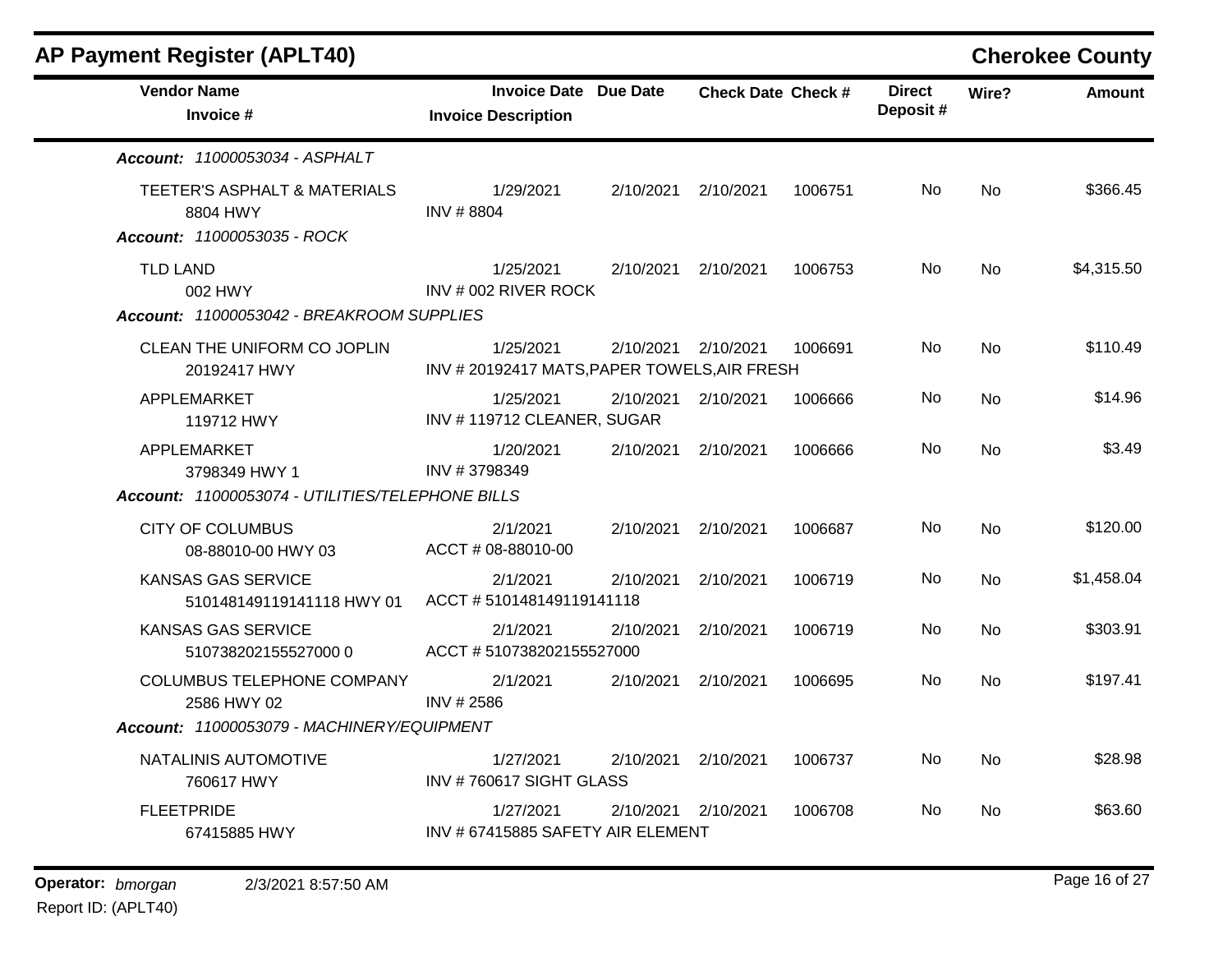| <b>Invoice Description</b>  |                                        |                                                                                                                     |           | <b>Direct</b><br>Deposit# | Wire?     | <b>Amount</b> |
|-----------------------------|----------------------------------------|---------------------------------------------------------------------------------------------------------------------|-----------|---------------------------|-----------|---------------|
| 1/25/2021<br>INV #293425    | 2/10/2021                              | 2/10/2021                                                                                                           | 1006706   | No                        | <b>No</b> | \$1.72        |
| 1/28/2021<br>INV # 67539649 |                                        | 2/10/2021                                                                                                           | 1006708   | No                        | <b>No</b> | \$345.10      |
| 1/19/2021<br>INV #759866    | 2/10/2021                              | 2/10/2021                                                                                                           | 1006738   | <b>No</b>                 | <b>No</b> | \$58.56       |
| 1/20/2021<br>INV #760014    | 2/10/2021                              | 2/10/2021                                                                                                           | 1006738   | No                        | No        | \$69.70       |
| 1/20/2021<br>INV #760029    | 2/10/2021                              | 2/10/2021                                                                                                           | 1006738   | No.                       | <b>No</b> | \$121.45      |
| 1/25/2021                   | 2/10/2021                              | 2/10/2021                                                                                                           | 1006737   | No                        | <b>No</b> | \$230.31      |
| 1/19/2021<br>INV #459856    | 2/10/2021                              | 2/10/2021                                                                                                           | 1006738   | No                        | <b>No</b> | \$19.74       |
| 1/26/2021<br>INV #760549    | 2/10/2021                              | 2/10/2021                                                                                                           | 1006738   | No                        | <b>No</b> | (\$39.38)     |
| 1/28/2021                   | 2/10/2021                              | 2/10/2021                                                                                                           | 1006717   | No                        | <b>No</b> | \$23.76       |
| 1/29/2021<br>INV #760777    | 2/10/2021                              | 2/10/2021                                                                                                           | 1006737   | No                        | <b>No</b> | \$71.45       |
| 1/29/2021<br>INV #760804    | 2/10/2021                              | 2/10/2021                                                                                                           | 1006737   | No                        | <b>No</b> | \$8.70        |
| 1/29/2021<br>INV #760819    | 2/10/2021                              | 2/10/2021                                                                                                           | 1006737   | No                        | <b>No</b> | \$53.98       |
| 1/29/2021<br>INV #760823    | 2/10/2021                              | 2/10/2021                                                                                                           | 1006737   | No                        | <b>No</b> | \$5.27        |
| 1/11/2021                   | 2/10/2021                              | 2/10/2021                                                                                                           | 1006675   | No                        | <b>No</b> | \$259.00      |
|                             | <b>FARMERS COOPERATIVE ASSOCIATION</b> | <b>Invoice Date Due Date</b><br>INV #760431 HOSE, FITTING<br>INV #60676906 HOSE, TERMINAL<br>INV 94946 SERVICE CALL | 2/10/2021 | <b>Check Date Check #</b> |           |               |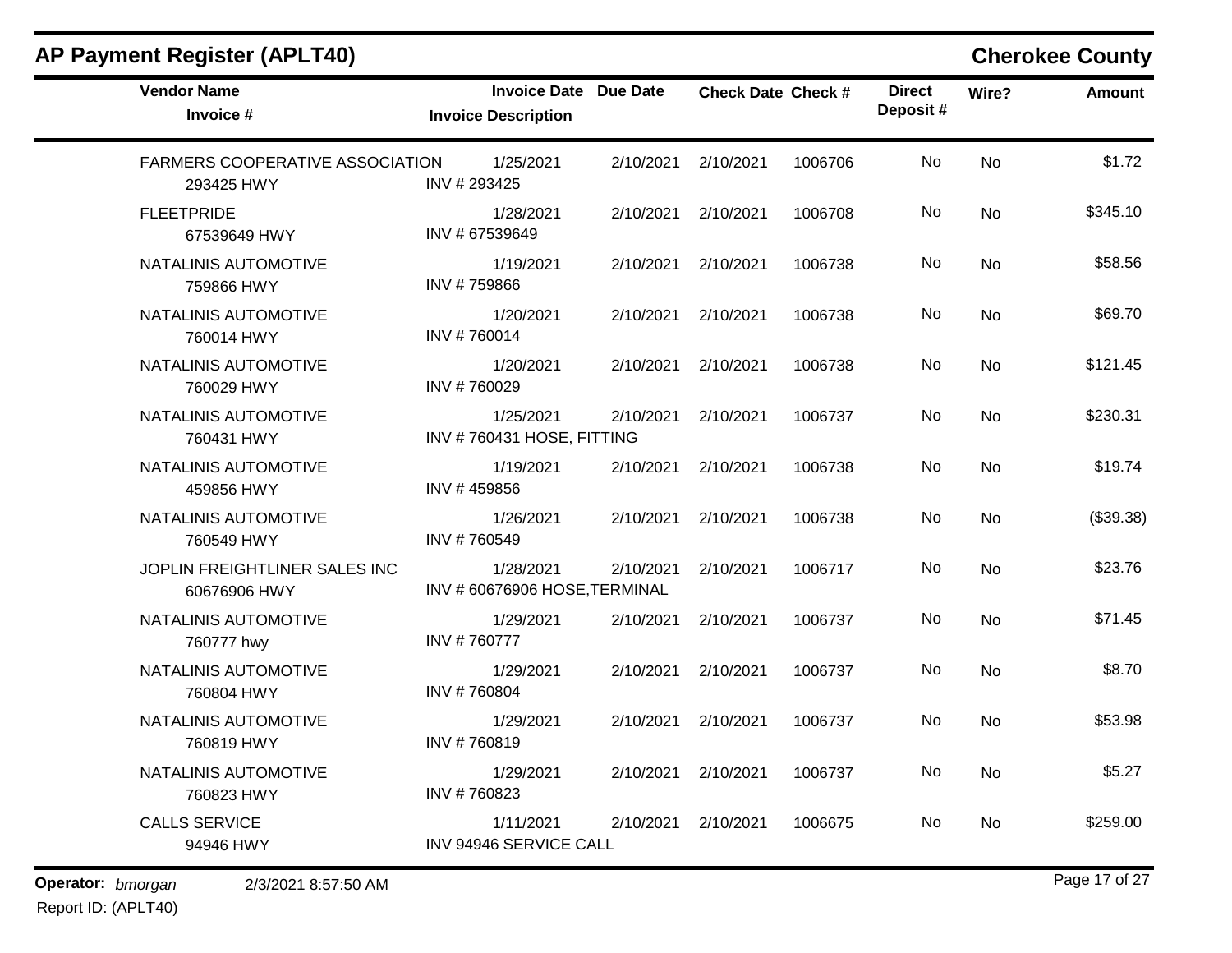### **Vendor Name Invoice Date Due Date Check Date Invoice # Check Date Check # Invoice Description Direct Wire? Amount Deposit #** HERITAGE TRACTOR 10987531 HWY 1/11/2021 2/10/2021 2/10/2021 1006712 No \$369.32 INV # 10987531 No HERITAGE TRACTOR 10925430 HWY 10/22/2020 12/31/2020 2/10/2021 1006712 No \$5.38 INV # 10925430 No TRUE VALUE COLUMBUS A428912 HWY 1/21/2021 2/10/2021 2/10/2021 1006754 No \$2.51 INV # A428912 No FASTENAL COMPANY KSPIT82704 HWY 1/21/2021 2/10/2021 2/10/2021 1006707 No \$4,535.90 INV # KSPIT82704 DELINEATOR,TRFFCCONE,CUIDADO TAPE No FASTENAL COMPANY KSPIT82750 HWY 1/27/2021 2/10/2021 2/10/2021 1006707 No \$217.84 INV # KSPIT82750 No JOHN FABICK TRACTOR CO PIJO0408297 HWY 1/28/2021 2/10/2021 2/10/2021 1006716 No \$25.60 INV # PIJO0408297 SEAL O RING No NATALINIS AUTOMOTIVE 760503 HWY 1/26/2021 2/10/2021 2/10/2021 1006737 No \$236.86 INV # 760503 BLOWER MOTOR, No FARMERS COOPERATIVE ASSOCIATION 293594 HWY 1/28/2021 2/10/2021 2/10/2021 1006706 No \$47.95 INV # 293594 SPRAYER No *Account: 11000053089 - OTHER CONTRACTUAL* CINTAS CORP 8404980404 HWY 1/22/2021 2/10/2021 2/10/2021 1006686 No \$11.77 INV # 8404980404 LENS/SCREEN WIPES No STRONGHOLD DATA 34777 HWY 1/19/2021 2/10/2021 2/10/2021 1006750 No \$755.00 INV # 34777 No *Account: 11000053093 - OFFICE FURNITURE/EQUIP* ETTINGER'S OFFICE SUPPLY 535689-0 HWY 1/19/2021 2/10/2021 2/10/2021 1006705 No \$76.47 INV # 535689-0 No VITAL SIGNS 7161A HWY 1/26/2021 2/10/2021 2/10/2021 1006758 No \$45.00 INV # 7161A DECALS No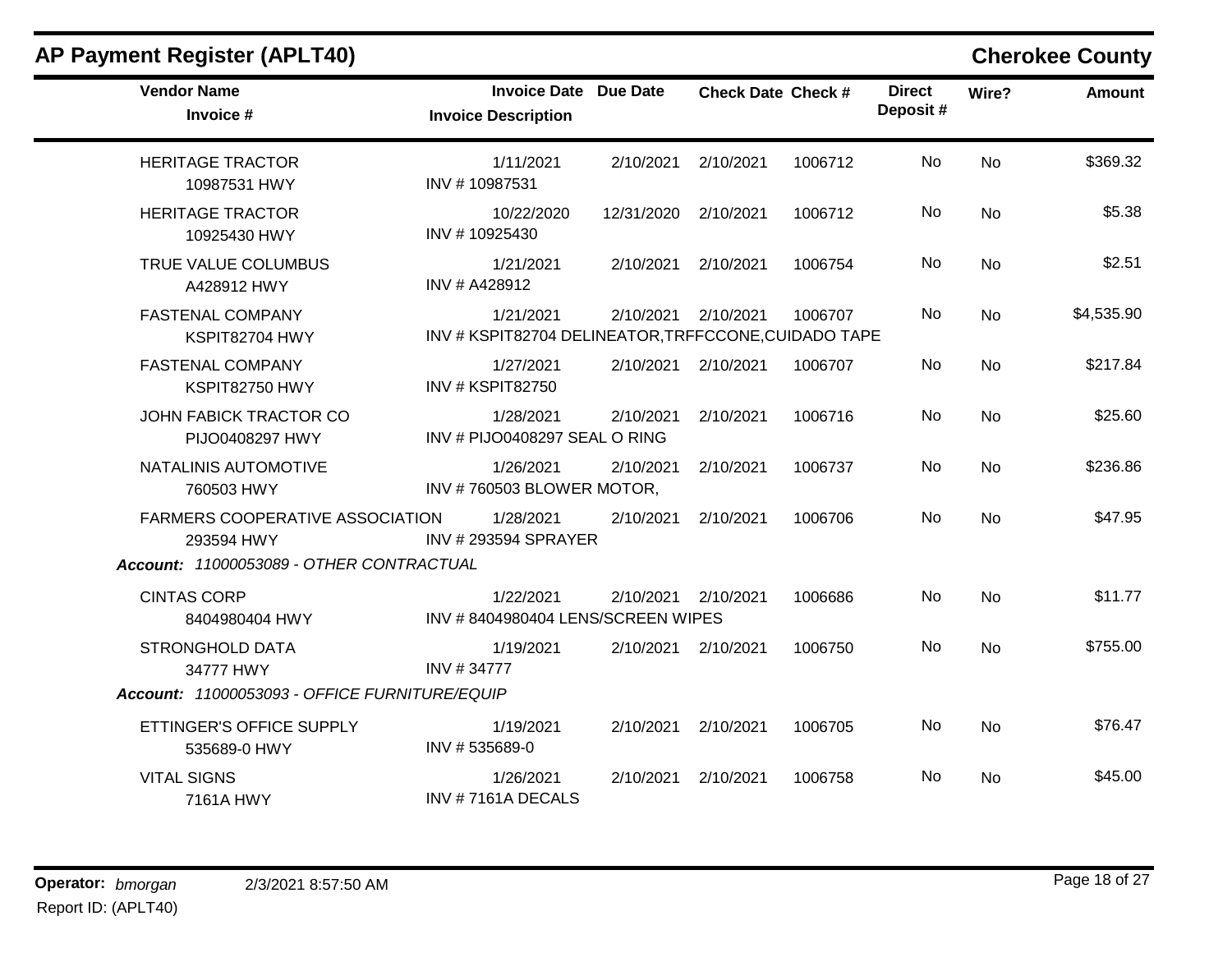|       |                   | <b>AP Payment Register (APLT40)</b>                                                             |                                                            |           |                           |         |                            |           | <b>Cherokee County</b> |
|-------|-------------------|-------------------------------------------------------------------------------------------------|------------------------------------------------------------|-----------|---------------------------|---------|----------------------------|-----------|------------------------|
|       |                   | <b>Vendor Name</b><br>Invoice #                                                                 | <b>Invoice Date Due Date</b><br><b>Invoice Description</b> |           | <b>Check Date Check #</b> |         | <b>Direct</b><br>Deposit # | Wire?     | <b>Amount</b>          |
|       |                   | <b>Subtotal for Department: 000:</b>                                                            |                                                            |           |                           |         |                            |           | \$49,735.69            |
|       |                   | <b>Subtotal for Fund: 110:</b>                                                                  |                                                            |           |                           |         |                            |           |                        |
| Fund: | 130               | <b>NOXIOUS WEED</b>                                                                             |                                                            |           |                           |         |                            |           | \$49,735.69            |
| Dept: | 000               | <b>NON-DEPARTMENTAL</b>                                                                         |                                                            |           |                           |         |                            |           |                        |
|       |                   | Account: 13000053074 - TELEPHONE BILLS                                                          |                                                            |           |                           |         |                            |           |                        |
|       |                   | COLUMBUS TELEPHONE COMPANY<br><b>210 NOX</b><br>Account: 13000053088 - PROFESSIONAL DEVELOPMENT | 2/1/2021<br>ACC 2293                                       | 2/10/2021 | 2/10/2021                 | 1006695 | No                         | <b>No</b> | \$127.39               |
|       |                   | <b>CWDAK 67576</b><br>210                                                                       | 2/1/2021<br>83RD ANNUAL CONFERENCE                         | 2/10/2021 | 2/10/2021                 | 1006699 | No                         | <b>No</b> | \$300.00               |
|       |                   | <b>Subtotal for Department: 000:</b>                                                            |                                                            |           |                           |         |                            |           |                        |
|       |                   | <b>Subtotal for Fund: 130:</b>                                                                  |                                                            |           |                           |         |                            |           | \$427.39               |
|       |                   |                                                                                                 |                                                            |           |                           |         |                            |           | \$427.39               |
| Fund: | 140               | <b>HEALTH</b>                                                                                   |                                                            |           |                           |         |                            |           |                        |
| Dept: | 000               | <b>NON-DEPARTMENTAL</b>                                                                         |                                                            |           |                           |         |                            |           |                        |
|       |                   | Account: 14000053021 - PRINTING/OFFICE SUPPLIES                                                 |                                                            |           |                           |         |                            |           |                        |
|       |                   | MCCARTY'S<br>105191                                                                             | 1/28/2021<br><b>INV 105191</b>                             | 2/10/2021 | 2/10/2021                 | 1006729 | No                         | No        | \$1,212.40             |
|       |                   | Account: 14000053025 - PARTS/VEHICLE REPAIRS                                                    |                                                            |           |                           |         |                            |           |                        |
|       |                   | NATALINIS AUTOMOTIVE<br>760679                                                                  | 2/1/2021<br><b>INV 760679</b>                              | 2/10/2021 | 2/10/2021                 | 1006737 | No                         | No        | \$92.71                |
|       |                   | NATALINIS AUTOMOTIVE<br>760689                                                                  | 2/1/2021<br><b>INV 760689</b>                              | 2/10/2021 | 2/10/2021                 | 1006737 | No                         | No        | \$37.00                |
|       | Operator: bmorgan | 2/3/2021 8:57:50 AM                                                                             |                                                            |           |                           |         |                            |           | Page 19 of 27          |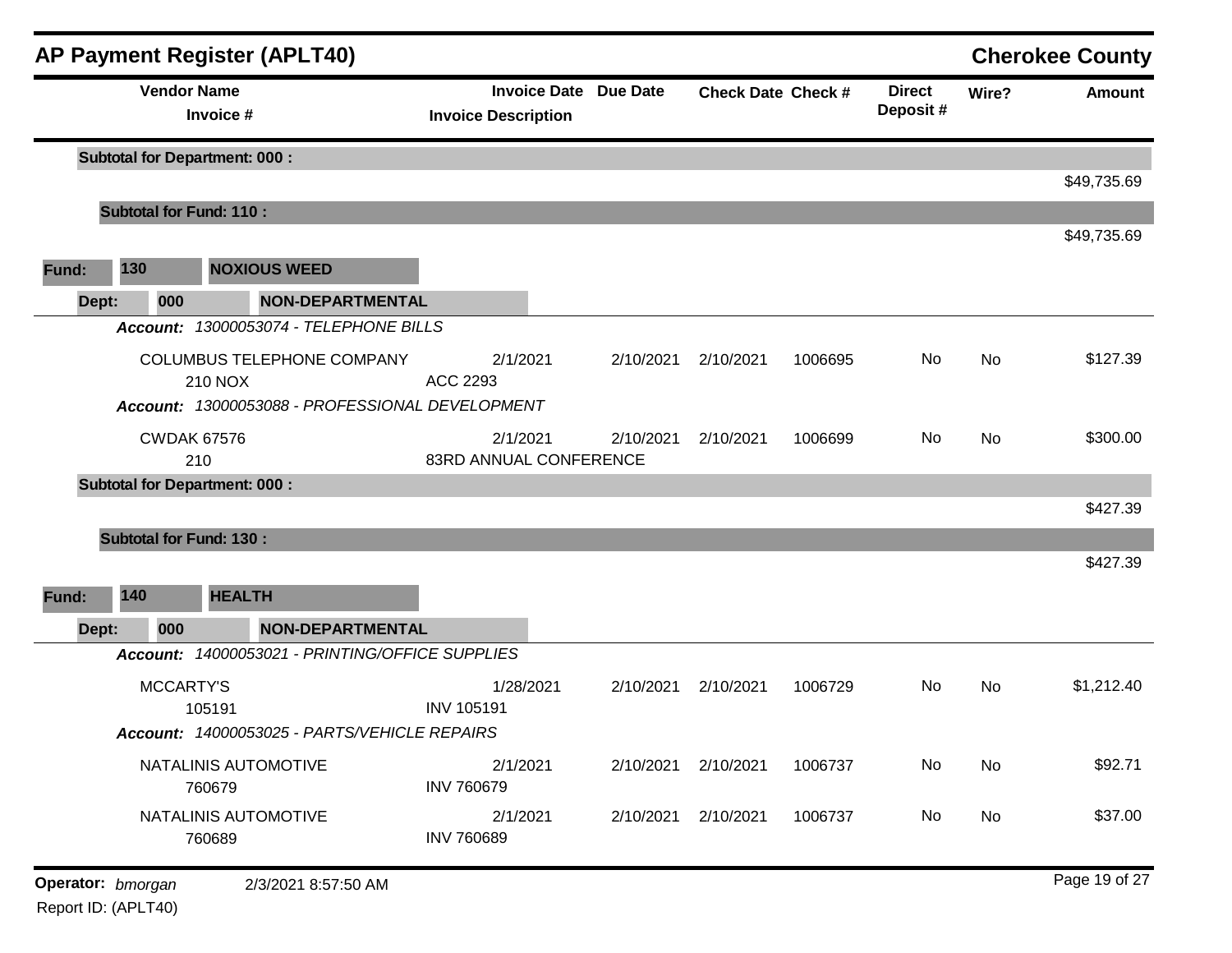| <b>AP Payment Register (APLT40)</b>                                                        |                                                            |           |                           |         |                           |           | <b>Cherokee County</b> |
|--------------------------------------------------------------------------------------------|------------------------------------------------------------|-----------|---------------------------|---------|---------------------------|-----------|------------------------|
| <b>Vendor Name</b><br>Invoice #                                                            | <b>Invoice Date Due Date</b><br><b>Invoice Description</b> |           | <b>Check Date Check #</b> |         | <b>Direct</b><br>Deposit# | Wire?     | <b>Amount</b>          |
| Account: 14000053043 - HEALTH DEPT MED SUPPLIES                                            |                                                            |           |                           |         |                           |           |                        |
| COMMUNITY HEALTH CENTER OF SEK INC<br>210                                                  | 2/1/2021<br><b>EPENEPHRINE PENS 2</b>                      | 2/10/2021 | 2/10/2021                 | 1006696 | No.                       | <b>No</b> | \$590.64               |
| MCKESSON MEDICAL-SURGICAL<br>17748467                                                      | 1/28/2021<br>INV 17748467                                  |           | 2/10/2021 2/10/2021       | 1006730 | No                        | <b>No</b> | \$54.24                |
| MCKESSON MEDICAL-SURGICAL<br>17767275                                                      | 1/28/2021<br><b>INV 17767275</b>                           | 2/10/2021 | 2/10/2021                 | 1006730 | No.                       | <b>No</b> | \$479.91               |
| MCKESSON MEDICAL-SURGICAL<br>20161635<br>Account: 14000053072 - GAS, ELECTRIC, WATER/PHONE | 1/28/2021<br>INV 20161635                                  | 2/10/2021 | 2/10/2021                 | 1006730 | No.                       | <b>No</b> | \$253.92               |
| <b>KANSAS GAS SERVICE</b><br>210 HE                                                        | 2/1/2021<br>ACCT 510080477 1188672 27                      | 2/10/2021 | 2/10/2021                 | 1006719 | No                        | <b>No</b> | \$103.00               |
| <b>LIBERTY UTILITIES</b><br>210 HE                                                         | 1/28/2021<br>ACCT 616527-32-1                              | 2/10/2021 | 2/10/2021                 | 1006727 | No.                       | <b>No</b> | \$402.39               |
| <b>CITY OF COLUMBUS</b><br>210 HE                                                          | 2/1/2021<br>ACCT 07-17240-00                               | 2/10/2021 | 2/10/2021                 | 1006688 | No                        | <b>No</b> | \$60.00                |
| COLUMBUS TELEPHONE COMPANY<br>210 HE                                                       | 2/1/2021                                                   | 2/10/2021 | 2/10/2021                 | 1006695 | No.                       | No        | \$432.80               |
| <b>VERIZON WIRELESS</b><br>9871148154                                                      | 1/28/2021<br>INV 9871148154                                | 2/10/2021 | 2/10/2021                 | 1006756 | <b>No</b>                 | <b>No</b> | \$131.70               |
| <b>COLUMBUS TELEPHONE COMPANY</b><br>210 HE1                                               | 2/1/2021<br><b>ACCT 2311</b>                               |           | 2/10/2021 2/10/2021       | 1006695 | No                        | No        | \$56.27                |
| Account: 14000053182 - CONTRACTS                                                           |                                                            |           |                           |         |                           |           |                        |
| MEDICAL WASTE SERVICES<br>W158055                                                          | 1/28/2021<br><b>INV W158055</b>                            |           | 2/10/2021 2/10/2021       | 1006731 | No.                       | No        | \$99.00                |

\$4,005.98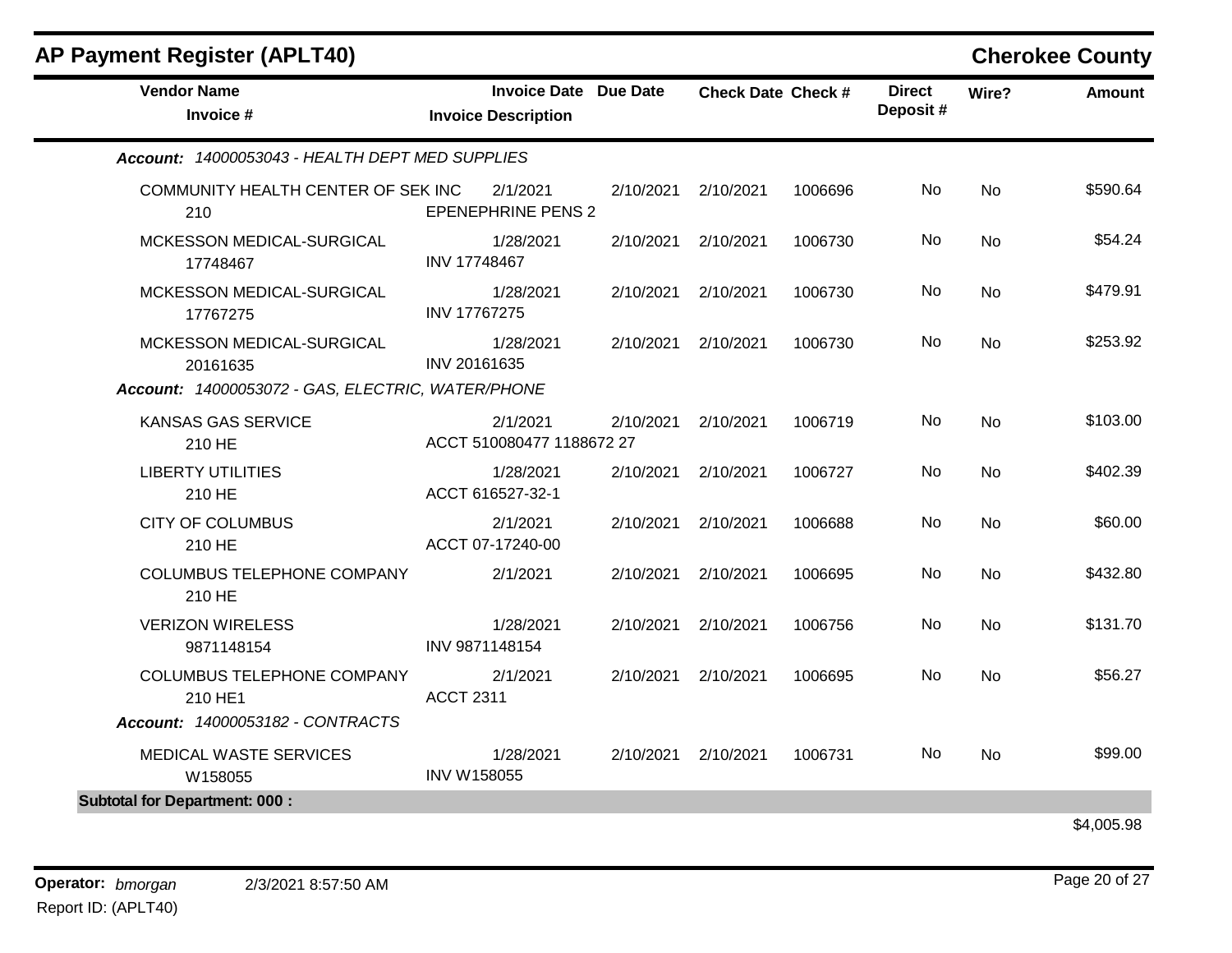|       |                                | <b>AP Payment Register (APLT40)</b>           |                                |                                |           |                           |                            |           | <b>Cherokee County</b> |
|-------|--------------------------------|-----------------------------------------------|--------------------------------|--------------------------------|-----------|---------------------------|----------------------------|-----------|------------------------|
|       | <b>Vendor Name</b>             | Invoice #                                     | <b>Invoice Description</b>     | <b>Invoice Date Due Date</b>   |           | <b>Check Date Check #</b> | <b>Direct</b><br>Deposit # | Wire?     | <b>Amount</b>          |
|       | <b>Subtotal for Fund: 140:</b> |                                               |                                |                                |           |                           |                            |           |                        |
| Fund: | 160                            | <b>DIRECT ELECTION</b>                        |                                |                                |           |                           |                            |           | \$4,005.98             |
| Dept: | 000                            | <b>NON-DEPARTMENTAL</b>                       |                                |                                |           |                           |                            |           |                        |
|       |                                | Account: 16000053081 - MISC EXPENSE           |                                |                                |           |                           |                            |           |                        |
|       | <b>CLASS LTD</b>               | 1000944                                       | 2/1/2021<br><b>INV 1000944</b> | 2/10/2021                      | 2/10/2021 | 1006690                   | No                         | <b>No</b> | \$468.60               |
|       |                                | <b>Subtotal for Department: 000:</b>          |                                |                                |           |                           |                            |           |                        |
|       | <b>Subtotal for Fund: 160:</b> |                                               |                                |                                |           |                           |                            |           | \$468.60               |
|       |                                |                                               |                                |                                |           |                           |                            |           | \$468.60               |
| Fund: | 190                            | <b>SPECIAL BRIDGE BUILDIN</b>                 |                                |                                |           |                           |                            |           |                        |
| Dept: | 000                            | <b>NON-DEPARTMENTAL</b>                       |                                |                                |           |                           |                            |           |                        |
|       |                                | Account: 19000053089 - OTHER CONTRACTUAL      |                                |                                |           |                           |                            |           |                        |
|       |                                | <b>TERRACON CONSULTANTS</b><br>TE65939 BRIDGE | 1/18/2021<br>INV # TE65939/    | 2/10/2021                      | 2/10/2021 | 1006752                   | No                         | <b>No</b> | \$4,400.00             |
|       |                                | <b>TERRACON CONSULTANTS</b>                   | 1/22/2021                      | 2/10/2021                      | 2/10/2021 | 1006752                   | No                         | <b>No</b> | \$500.00               |
|       |                                | TE67201 BRIDGE                                |                                | INV #TE67201/PROJECT #01205227 |           |                           |                            |           |                        |
|       |                                | <b>Subtotal for Department: 000:</b>          |                                |                                |           |                           |                            |           |                        |
|       |                                |                                               |                                |                                |           |                           |                            |           | \$4,900.00             |
|       | <b>Subtotal for Fund: 190:</b> |                                               |                                |                                |           |                           |                            |           |                        |
|       |                                |                                               |                                |                                |           |                           |                            |           | \$4,900.00             |
| Fund: | 220                            | <b>AMBULANCE</b>                              |                                |                                |           |                           |                            |           |                        |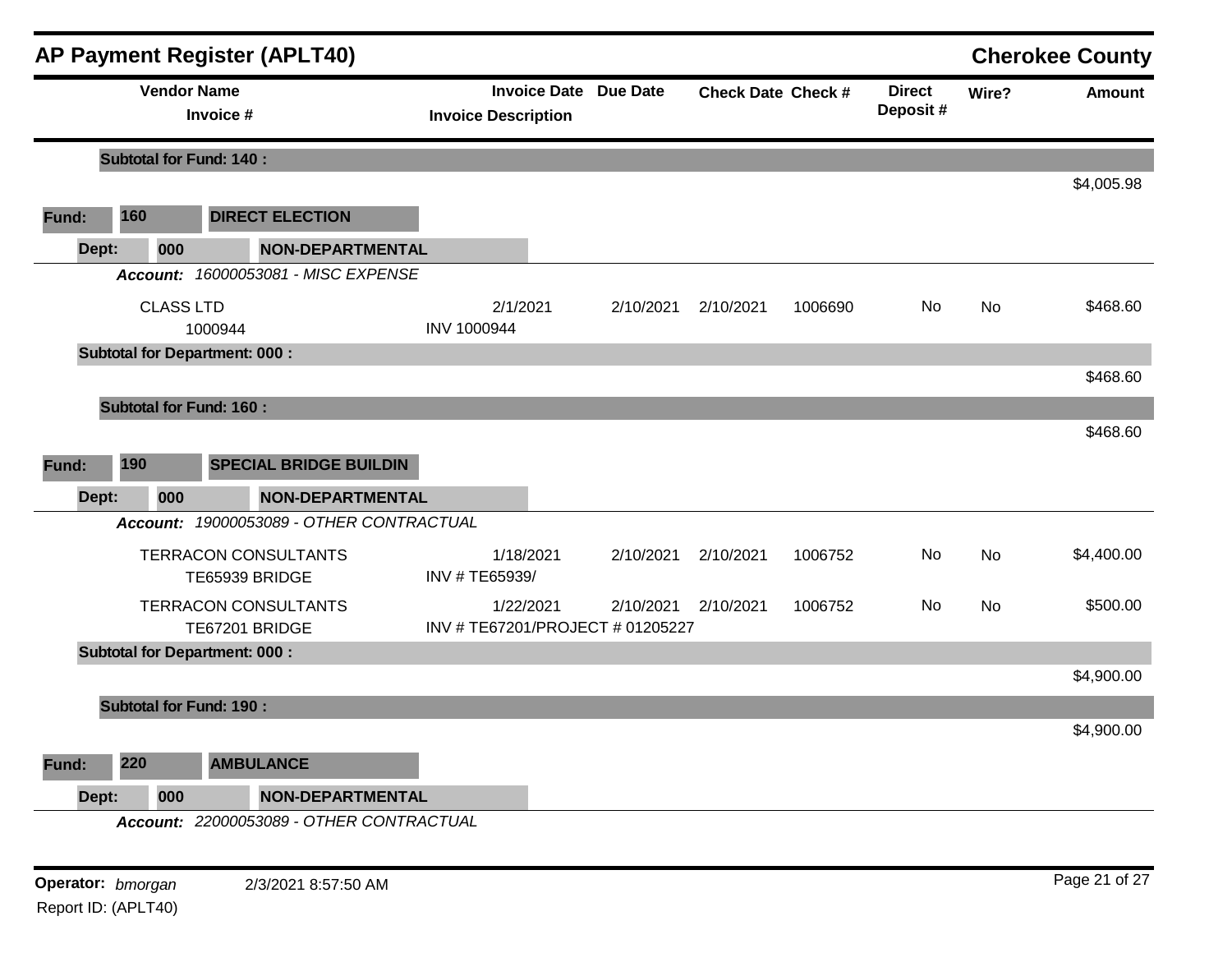|       |                                | <b>AP Payment Register (APLT40)</b>      |                         |                                                            |           |                           |         |                           |           | <b>Cherokee County</b> |
|-------|--------------------------------|------------------------------------------|-------------------------|------------------------------------------------------------|-----------|---------------------------|---------|---------------------------|-----------|------------------------|
|       | <b>Vendor Name</b>             | Invoice #                                |                         | <b>Invoice Date Due Date</b><br><b>Invoice Description</b> |           | <b>Check Date Check #</b> |         | <b>Direct</b><br>Deposit# | Wire?     | <b>Amount</b>          |
|       |                                | CHEROKEE COUNTY AMBULANCE-DIST #3<br>210 |                         | 1/26/2021<br>MONTHLY DISTRIBUTION                          | 2/10/2021 | 2/10/2021                 | 1006683 | No                        | <b>No</b> | \$16,877.42            |
|       |                                | CHEROKEE COUNTY AMBULANCE-DIST #2<br>210 |                         | 1/26/2021<br>MONTHLY DISTRIBUTION                          | 2/10/2021 | 2/10/2021                 | 1006682 | No                        | <b>No</b> | \$16,877.42            |
|       |                                | CHEROKEE COUNTY AMBULANCE-DIST #1<br>210 |                         | 1/26/2021<br>MONTHLY DISTRIBUTION                          | 2/10/2021 | 2/10/2021                 | 1006681 | No                        | <b>No</b> | \$16,877.42            |
|       |                                | <b>Subtotal for Department: 000:</b>     |                         |                                                            |           |                           |         |                           |           |                        |
|       |                                |                                          |                         |                                                            |           |                           |         |                           |           | \$50,632.26            |
|       | <b>Subtotal for Fund: 220:</b> |                                          |                         |                                                            |           |                           |         |                           |           |                        |
|       |                                |                                          |                         |                                                            |           |                           |         |                           |           | \$50,632.26            |
| Fund: | 224                            | <b>CHEROKEE COUNTY 911</b>               |                         |                                                            |           |                           |         |                           |           |                        |
| Dept: | 000                            |                                          | <b>NON-DEPARTMENTAL</b> |                                                            |           |                           |         |                           |           |                        |
|       |                                | Account: 22400053300 - MISC PAID OUT     |                         |                                                            |           |                           |         |                           |           |                        |
|       | <b>AT&amp;T MOBILITY</b>       | 210                                      |                         | 1/27/2021<br>ACCT 287297386061                             | 2/10/2021 | 2/10/2021                 | 1006671 | No                        | <b>No</b> | \$91.41                |
|       | <b>CENTURYLINK</b>             | 210 224                                  | ACCT 313409961          | 2/1/2021                                                   | 2/10/2021 | 2/10/2021                 | 1006677 | No                        | <b>No</b> | \$476.00               |
|       |                                | <b>VERIZON WIRELESS</b><br>9871561486    | INV 9871561486          | 1/27/2021                                                  | 2/10/2021 | 2/10/2021                 | 1006756 | No                        | <b>No</b> | \$1,137.43             |
|       | <b>CENTURYLINK</b>             | 210                                      | ACCT 313409961          | 1/27/2021                                                  | 2/10/2021 | 2/10/2021                 | 1006677 | No                        | <b>No</b> | \$476.00               |
|       | AT&T                           | 210                                      |                         | 1/27/2021<br>ACCT 31614001004978                           | 2/10/2021 | 2/10/2021                 | 1006670 | No                        | <b>No</b> | \$314.60               |
|       |                                | <b>Subtotal for Department: 000:</b>     |                         |                                                            |           |                           |         |                           |           |                        |
|       |                                |                                          |                         |                                                            |           |                           |         |                           |           | \$2,495.44             |
|       | <b>Subtotal for Fund: 224:</b> |                                          |                         |                                                            |           |                           |         |                           |           | \$2,495.44             |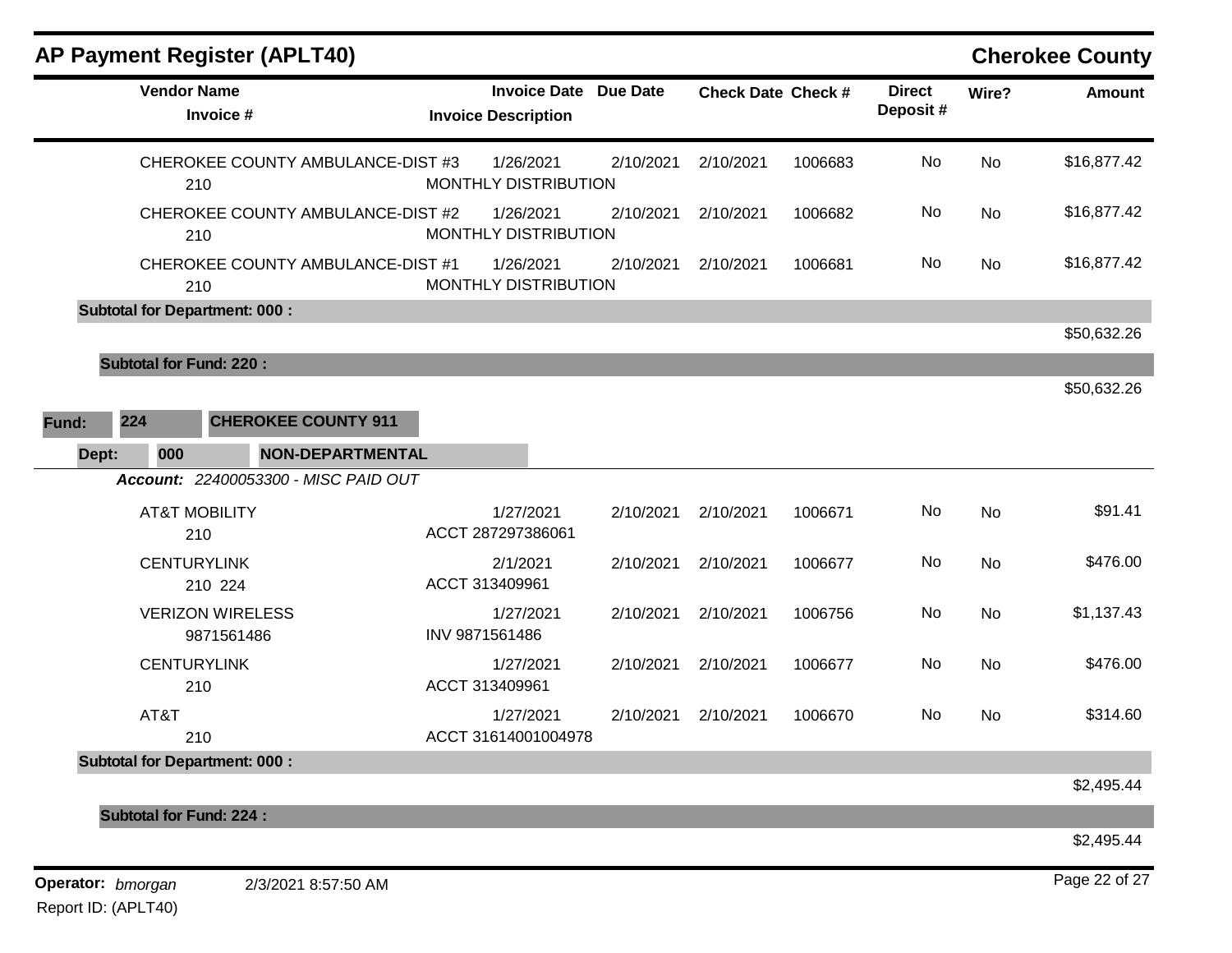|                                          |     |              | <b>AP Payment Register (APLT40)</b>         |                                   |           |                              |                           |         |                           |       | <b>Cherokee County</b> |
|------------------------------------------|-----|--------------|---------------------------------------------|-----------------------------------|-----------|------------------------------|---------------------------|---------|---------------------------|-------|------------------------|
|                                          |     |              | <b>Vendor Name</b><br>Invoice #             | <b>Invoice Description</b>        |           | <b>Invoice Date Due Date</b> | <b>Check Date Check #</b> |         | <b>Direct</b><br>Deposit# | Wire? | <b>Amount</b>          |
| Fund:                                    | 230 |              | <b>APPRAISER COSTS</b>                      |                                   |           |                              |                           |         |                           |       |                        |
| Dept:                                    |     | 000          | <b>NON-DEPARTMENTAL</b>                     |                                   |           |                              |                           |         |                           |       |                        |
|                                          |     |              | Account: 23000053074 - TELEPHONE BILLS      |                                   |           |                              |                           |         |                           |       |                        |
|                                          |     |              | COLUMBUS TELEPHONE COMPANY<br>210           | 2/1/2021<br><b>ACCT 7577</b>      |           | 2/10/2021                    | 2/10/2021                 | 1006695 | No                        | No    | \$256.83               |
|                                          |     |              | <b>Subtotal for Department: 000:</b>        |                                   |           |                              |                           |         |                           |       |                        |
|                                          |     |              |                                             |                                   |           |                              |                           |         |                           |       | \$256.83               |
|                                          |     |              | <b>Subtotal for Fund: 230:</b>              |                                   |           |                              |                           |         |                           |       |                        |
|                                          |     |              |                                             |                                   |           |                              |                           |         |                           |       | \$256.83               |
| Fund:                                    | 260 |              | <b>EMPLOYEE BENEFITS</b>                    |                                   |           |                              |                           |         |                           |       |                        |
| Dept:                                    |     | 000          | <b>NON-DEPARTMENTAL</b>                     |                                   |           |                              |                           |         |                           |       |                        |
|                                          |     |              | <b>Account: 26000053216 - VSP Insurance</b> |                                   |           |                              |                           |         |                           |       |                        |
|                                          |     |              | <b>VISION SERVICE PLAN</b><br>811421755     | 1/25/2021<br>STATEMENT 811421755  |           | 2/10/2021                    | 2/10/2021                 | 1006757 | No                        | No    | \$1,425.76             |
|                                          |     |              | Account: 26000053306 - KCAMP                |                                   |           |                              |                           |         |                           |       |                        |
|                                          |     | <b>KCAMP</b> | 210                                         | LEGAL FEES, CLAIM PPSUP2019011780 | 1/25/2021 | 2/10/2021                    | 2/10/2021                 | 1006723 | No                        | No    | \$1,225.00             |
|                                          |     |              | <b>Subtotal for Department: 000:</b>        |                                   |           |                              |                           |         |                           |       |                        |
|                                          |     |              |                                             |                                   |           |                              |                           |         |                           |       | \$2,650.76             |
|                                          |     |              | <b>Subtotal for Fund: 260:</b>              |                                   |           |                              |                           |         |                           |       |                        |
|                                          |     |              |                                             |                                   |           |                              |                           |         |                           |       | \$2,650.76             |
| Fund:                                    | 300 |              | <b>SERVICE FOR ELDERLY</b>                  |                                   |           |                              |                           |         |                           |       |                        |
| Dept:                                    |     | 000          | <b>NON-DEPARTMENTAL</b>                     |                                   |           |                              |                           |         |                           |       |                        |
|                                          |     |              | Account: 30000053072 - GAS, ELECTRIC, WATER |                                   |           |                              |                           |         |                           |       |                        |
|                                          |     |              | <b>LIBERTY UTILITIES</b><br>210 EL          | 1/25/2021<br>ACCT 828267-31-0     |           | 2/10/2021                    | 2/10/2021                 | 1006727 | No                        | No    | \$113.63               |
| Operator: bmorgan<br>Report ID: (APLT40) |     |              | 2/3/2021 8:57:50 AM                         |                                   |           |                              |                           |         |                           |       | Page 23 of 27          |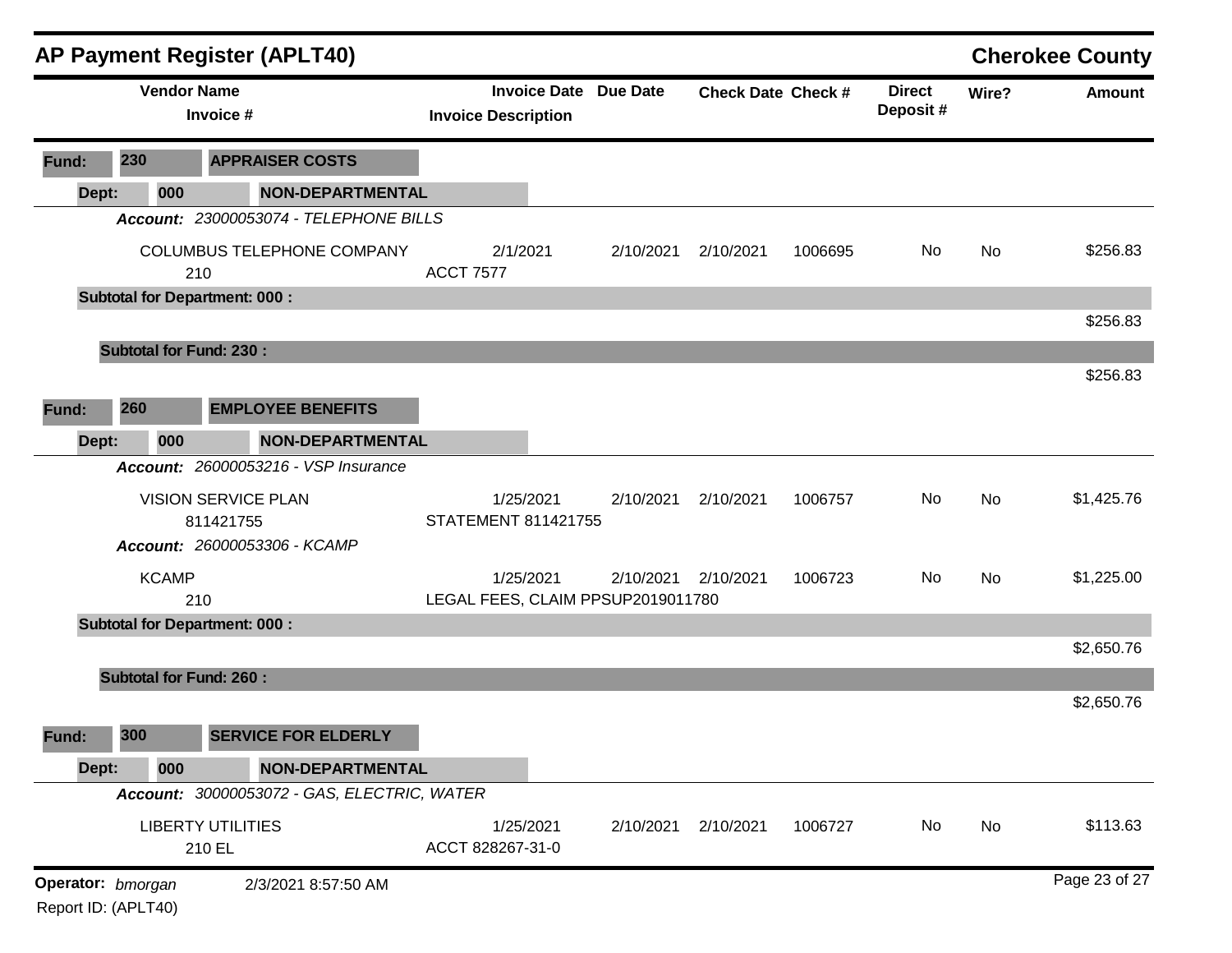| <b>Vendor Name</b><br>Invoice #                                                      | <b>Invoice Date Due Date</b><br><b>Invoice Description</b> |            | <b>Check Date Check #</b> |         | <b>Direct</b><br>Deposit# | Wire?     | <b>Amount</b> |
|--------------------------------------------------------------------------------------|------------------------------------------------------------|------------|---------------------------|---------|---------------------------|-----------|---------------|
| <b>CITY OF COLUMBUS</b><br>210 ELD                                                   | 2/1/2021<br>ACCT 07-48820-01                               | 2/10/2021  | 2/10/2021                 | 1006688 | No                        | <b>No</b> | \$58.19       |
| <b>KANSAS GAS SERVICE</b><br>210 ELD                                                 | 1/29/2021<br>ACCT 510724504 2014982 18                     | 2/10/2021  | 2/10/2021                 | 1006719 | No                        | <b>No</b> | \$69.51       |
| <b>KANSAS GAS SERVICE</b><br>210 ELD3                                                | 2/1/2021<br>ACCT 512076592 1191351 09                      | 2/10/2021  | 2/10/2021                 | 1006719 | No                        | <b>No</b> | \$203.26      |
| <b>KANSAS GAS SERVICE</b><br>210 ELD1                                                | 1/29/2021<br>ACCT 510020083 1175382 00                     | 2/10/2021  | 2/10/2021                 | 1006719 | No                        | <b>No</b> | \$57.00       |
| <b>LIBERTY UTILITIES</b><br>210                                                      | 1/27/2021<br>ACCT 124991-59-7                              | 2/10/2021  | 2/10/2021                 | 1006727 | No                        | <b>No</b> | \$158.11      |
| <b>KANSAS GAS SERVICE</b><br>210 ELD2                                                | 2/1/2021<br>ACCT 510074383 1179346 45                      | 2/10/2021  | 2/10/2021                 | 1006719 | No                        | <b>No</b> | \$153.59      |
| <b>CITY OF GALENA</b><br>210                                                         | 2/1/2021<br>ACCT 10006000                                  | 2/10/2021  | 2/10/2021                 | 1006689 | No                        | <b>No</b> | \$104.38      |
| <b>Subtotal for Department: 000:</b>                                                 |                                                            |            |                           |         |                           |           |               |
|                                                                                      |                                                            |            |                           |         |                           |           | \$917.67      |
| <b>Subtotal for Fund: 300:</b>                                                       |                                                            |            |                           |         |                           |           |               |
|                                                                                      |                                                            |            |                           |         |                           |           | \$917.67      |
| 330<br><b>SEWER DISTRICT#1 OPER</b><br>Fund:                                         |                                                            |            |                           |         |                           |           |               |
| 000<br><b>NON-DEPARTMENTAL</b><br>Dept:                                              |                                                            |            |                           |         |                           |           |               |
| Account: 33000053074 - TELEPHONE BILLS                                               |                                                            |            |                           |         |                           |           |               |
| <b>CENTURYLINK</b><br>438097159 SEWER 03<br>Account: 33000053089 - OTHER CONTRACTUAL | 1/23/2021<br>INV #438097159                                | 2/10/2021  | 2/10/2021                 | 1006677 | No                        | <b>No</b> | \$197.44      |
| DEPARTMENT OF HEALTH AND ENVIRONM<br>C20 1745-01 SEWER                               | 9/1/2020<br>C20 1745-01                                    | 12/31/2020 | 2/10/2021                 | 1006702 | No.                       | No        | \$7,721.05    |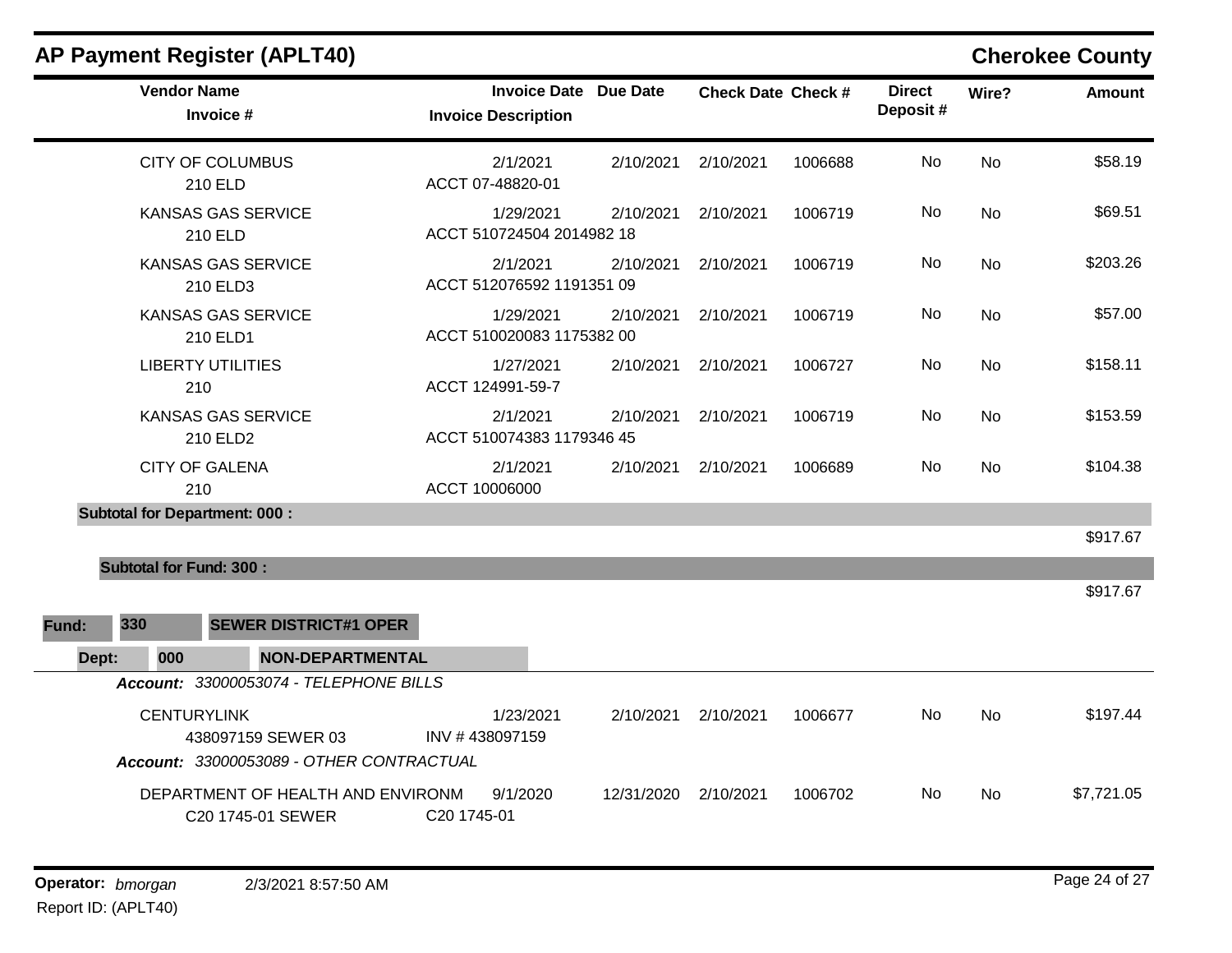|                   |     |                    | <b>AP Payment Register (APLT40)</b>     |                                        |                              |                           |         |                           |           | <b>Cherokee County</b> |
|-------------------|-----|--------------------|-----------------------------------------|----------------------------------------|------------------------------|---------------------------|---------|---------------------------|-----------|------------------------|
|                   |     | <b>Vendor Name</b> | Invoice #                               | <b>Invoice Description</b>             | <b>Invoice Date Due Date</b> | <b>Check Date Check #</b> |         | <b>Direct</b><br>Deposit# | Wire?     | Amount                 |
|                   |     |                    | <b>Subtotal for Department: 000:</b>    |                                        |                              |                           |         |                           |           | \$7,918.49             |
|                   |     |                    | <b>Subtotal for Fund: 330:</b>          |                                        |                              |                           |         |                           |           |                        |
|                   |     |                    |                                         |                                        |                              |                           |         |                           |           | \$7,918.49             |
| Fund:             | 450 |                    | <b>TOURISM &amp; CONVENTION</b>         |                                        |                              |                           |         |                           |           |                        |
| Dept:             |     | 000                | <b>NON-DEPARTMENTAL</b>                 |                                        |                              |                           |         |                           |           |                        |
|                   |     |                    | Account: 45000053300 - MISC PAID OUT    |                                        |                              |                           |         |                           |           |                        |
|                   |     | 210                | CHEROKEE COUNTY TOURISM GRANT PRO       | 2/1/2021<br><b>TRANSIENT GUEST TAX</b> | 2/10/2021                    | 2/10/2021                 | 1006684 | No                        | No        | \$412.82               |
|                   |     | 210                | BAXTER SPRINGS CHAMBER OF COMMERC       | 2/1/2021<br><b>TRANSIENT GUEST TAX</b> | 2/10/2021                    | 2/10/2021                 | 1006672 | No                        | <b>No</b> | \$619.22               |
|                   |     | 210                | <b>COLUMBUS CHAMBER OF COMMERCE</b>     | 2/1/2021<br><b>TRANSIENT GUEST TAX</b> | 2/10/2021                    | 2/10/2021                 | 1006693 | No                        | No        | \$619.23               |
|                   |     |                    | <b>Subtotal for Department: 000:</b>    |                                        |                              |                           |         |                           |           |                        |
|                   |     |                    |                                         |                                        |                              |                           |         |                           |           | \$1,651.27             |
|                   |     |                    | <b>Subtotal for Fund: 450:</b>          |                                        |                              |                           |         |                           |           |                        |
|                   |     |                    |                                         |                                        |                              |                           |         |                           |           | \$1,651.27             |
| Fund:             | 460 |                    | <b>VIN</b>                              |                                        |                              |                           |         |                           |           |                        |
| Dept:             |     | 000                | <b>NON-DEPARTMENTAL</b>                 |                                        |                              |                           |         |                           |           |                        |
|                   |     |                    | Account: 46000053300 - MISC PAID OUT    |                                        |                              |                           |         |                           |           |                        |
|                   |     |                    | ARMSCOR CARTRIDGE INCORPORATED<br>13018 | 1/18/2021<br><b>INV 13018</b>          | 2/10/2021                    | 2/10/2021                 | 1006667 | No                        | No        | \$4,414.00             |
|                   |     |                    | <b>Subtotal for Department: 000:</b>    |                                        |                              |                           |         |                           |           |                        |
|                   |     |                    |                                         |                                        |                              |                           |         |                           |           | \$4,414.00             |
|                   |     |                    | <b>Subtotal for Fund: 460:</b>          |                                        |                              |                           |         |                           |           |                        |
|                   |     |                    |                                         |                                        |                              |                           |         |                           |           | \$4,414.00             |
| Operator: bmorgan |     |                    | 2/3/2021 8:57:51 AM                     |                                        |                              |                           |         |                           |           | Page 25 of 27          |

Report ID: (APLT40)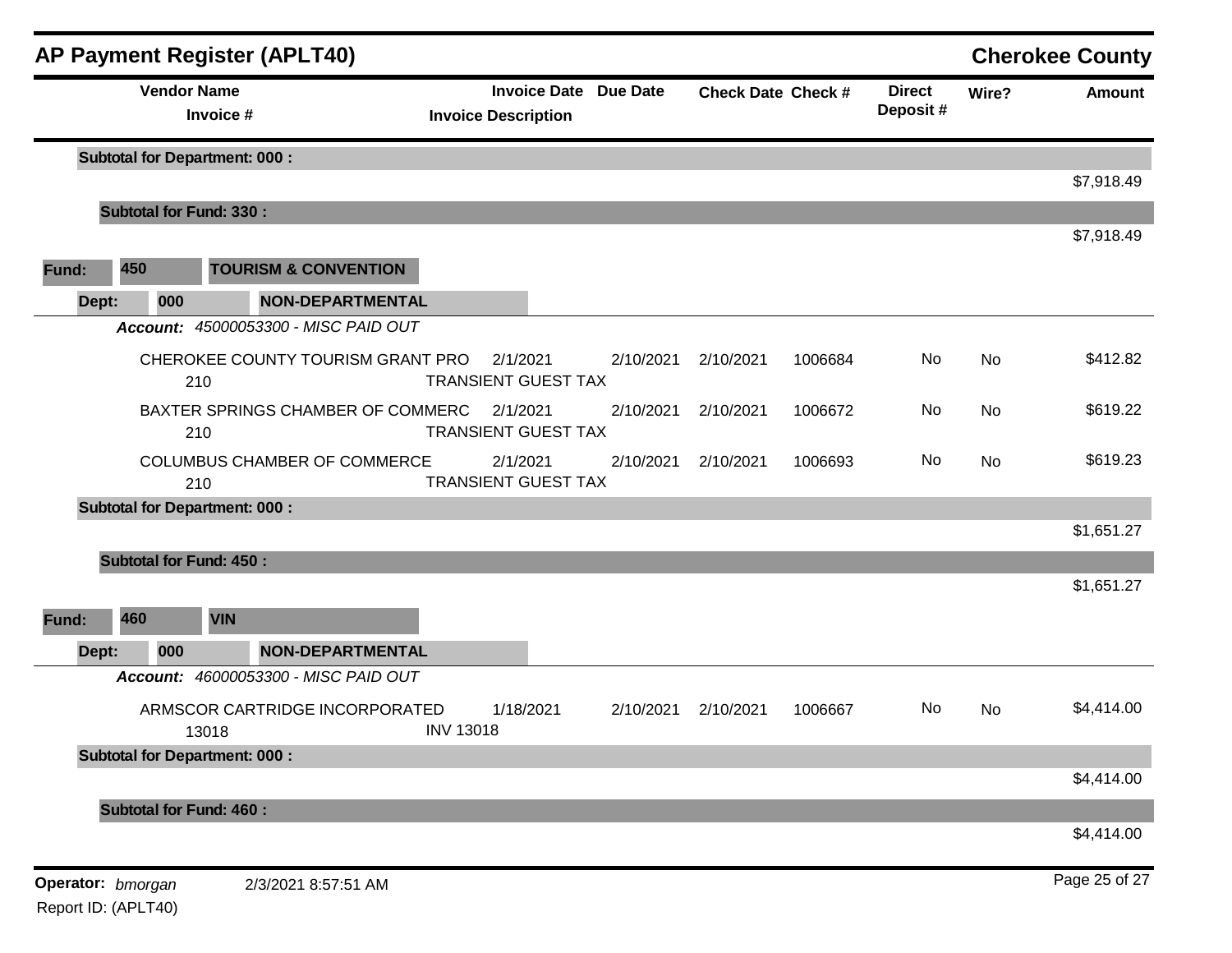|       |                                | <b>AP Payment Register (APLT40)</b>         |                      |                                                   |                 |                           |         |                                   |           | <b>Cherokee County</b> |
|-------|--------------------------------|---------------------------------------------|----------------------|---------------------------------------------------|-----------------|---------------------------|---------|-----------------------------------|-----------|------------------------|
|       |                                | <b>Vendor Name</b><br>Invoice #             |                      | <b>Invoice Date</b><br><b>Invoice Description</b> | <b>Due Date</b> | <b>Check Date Check #</b> |         | <b>Direct</b><br>Deposit#         | Wire?     | <b>Amount</b>          |
| Fund: | 490                            | <b>SPECIAL LAW ENFORCEM</b>                 |                      |                                                   |                 |                           |         |                                   |           |                        |
| Dept: | 000                            | <b>NON-DEPARTMENTAL</b>                     |                      |                                                   |                 |                           |         |                                   |           |                        |
|       |                                | <b>Account: 49000053300 - MISC PAID OUT</b> |                      |                                                   |                 |                           |         |                                   |           |                        |
|       |                                | <b>JAGGER TANNER</b>                        |                      | 1/29/2021                                         | 2/10/2021       | 2/10/2021                 | 1006713 | No.                               | <b>No</b> | \$500.00               |
|       |                                | 210                                         | REIMB/LIVESTOCK FUND |                                                   |                 |                           |         |                                   |           |                        |
|       |                                | <b>Subtotal for Department: 000:</b>        |                      |                                                   |                 |                           |         |                                   |           |                        |
|       |                                |                                             |                      |                                                   |                 |                           |         |                                   |           | \$500.00               |
|       | <b>Subtotal for Fund: 490:</b> |                                             |                      |                                                   |                 |                           |         |                                   |           |                        |
|       |                                |                                             |                      |                                                   |                 |                           |         |                                   |           | \$500.00               |
|       |                                |                                             |                      |                                                   |                 |                           |         | Total for Bank 1 Account 1120298: |           | \$214,113.20           |
|       |                                |                                             |                      |                                                   |                 |                           | *****   | <b>Total Invoices Paid:</b>       |           | \$214,113.20           |